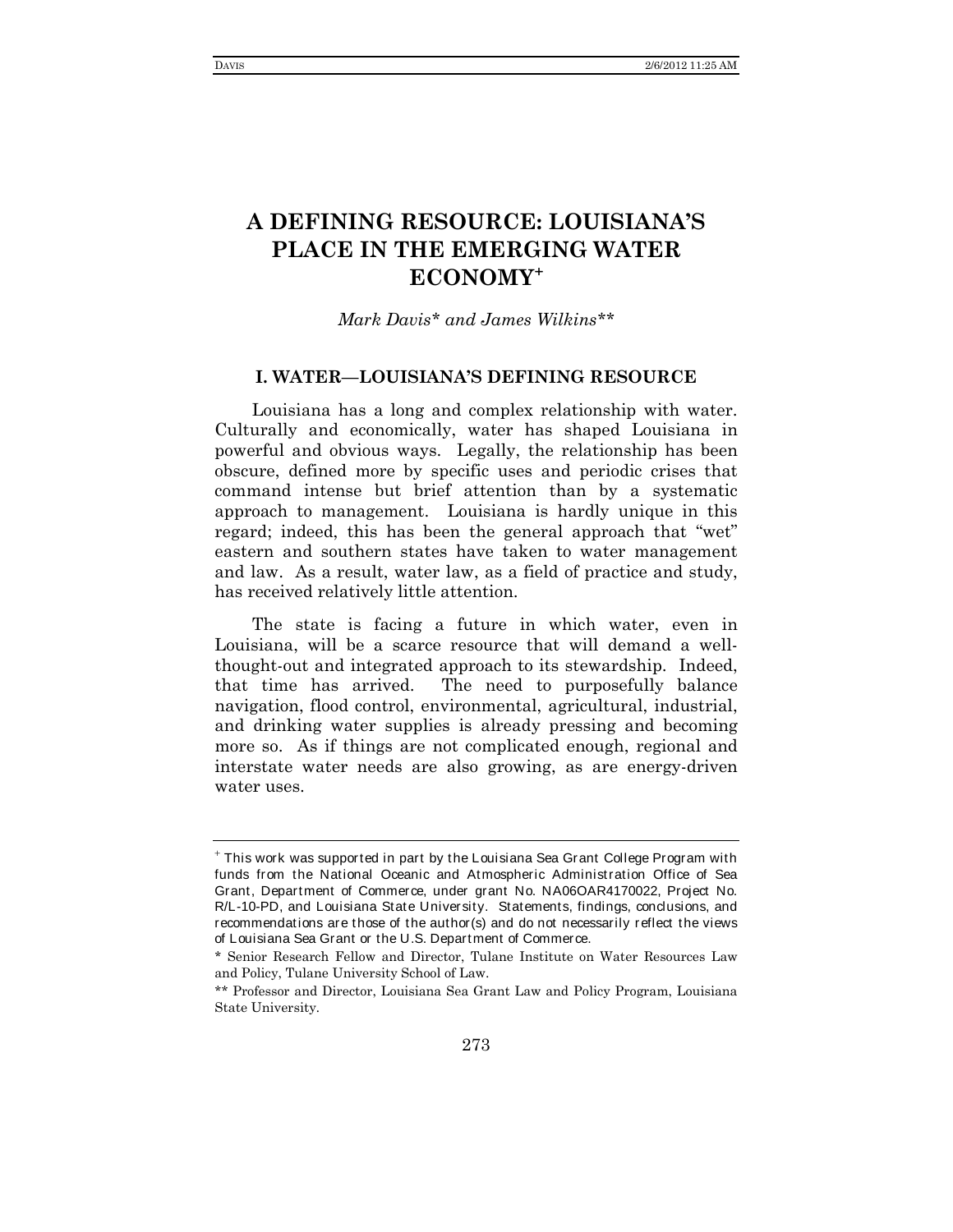Louisiana has begun to respond to these new challenges. In 2001, the legislature passed Act 446 that, together with later amendments, created a framework for assessing the health of the state's groundwater resources and regulating their use.<sup>[1](#page-1-0)</sup> In 2010 the legislature enacted two bills, Act  $955<sup>2</sup>$  $955<sup>2</sup>$  $955<sup>2</sup>$  and House Concurrent Resolution No. 1, [3](#page-1-2) that have already affected a major change in Louisiana surface water use and regulation and will likely lead to a revolution in Louisiana water law in the years to come.

## **II. THE NEW WATER ECONOMY**

For much of human history water was the resource that defined where people lived, what they grew, how they travelled, how they moved goods, and how societies and economies developed. Great cities bordered rivers or lakes. Major ports developed at the intersection of rivers and the sea. That model changed radically in the late nineteenth and early twentieth centuries with the development of fossil fuels and new technologies that, for the first time, allowed large-scale urban and agricultural development without close proximity to a source of fresh surface water. As the massive shift of populations and industries from the Northeast and the Midwest to the Sunbelt demonstrated, factors such as the availability and price of land and labor and growing dominance of highway, air, and rail transportation became the keys to development. Water remained essential, but increasingly it could be moved to where development was occurring rather than drawing development to where the water was located. This pattern shaped the growth of

<span id="page-1-0"></span><sup>1.</sup> Act 446, 2001 Reg. Session (La. 2001). Act 446 enacted LA. REV. STAT. ANN. § 36:4(V) and Chapter 13 C of Title 38 of the Louisiana Revised Statutes to create the Ground Water Management Commission. This also created a ground water management program and mandated the development of a plan to implement a statewide comprehensive water management system (including surface water) for submission to the legislature in 2003. These sections were repealed in 2003 when the legislature revamped the ground water management program in § 4 of Act 49 of the Louisiana Regular Legislative Session. Act 49, 2003 Reg. Session (La. 2003). The resulting program is rooted in LA. REV. STAT. ANN. §§ 36:358(C), 36:359(K), 38:3097.1-.6, & 36:802.18. The comprehensive water management plan called for by Act 446 was never completed.

<span id="page-1-2"></span><span id="page-1-1"></span><sup>2.</sup> Act 955 of July 2, 2010, ch. 9B, 2010 La. Sess. Law Serv. 955 (West) (creating LA. REV. STAT. ANN. §§ 30:961-963).

<sup>3.</sup> H.R. Con. Res. 1, 2010 Leg., Reg. Sess. (La. 2010).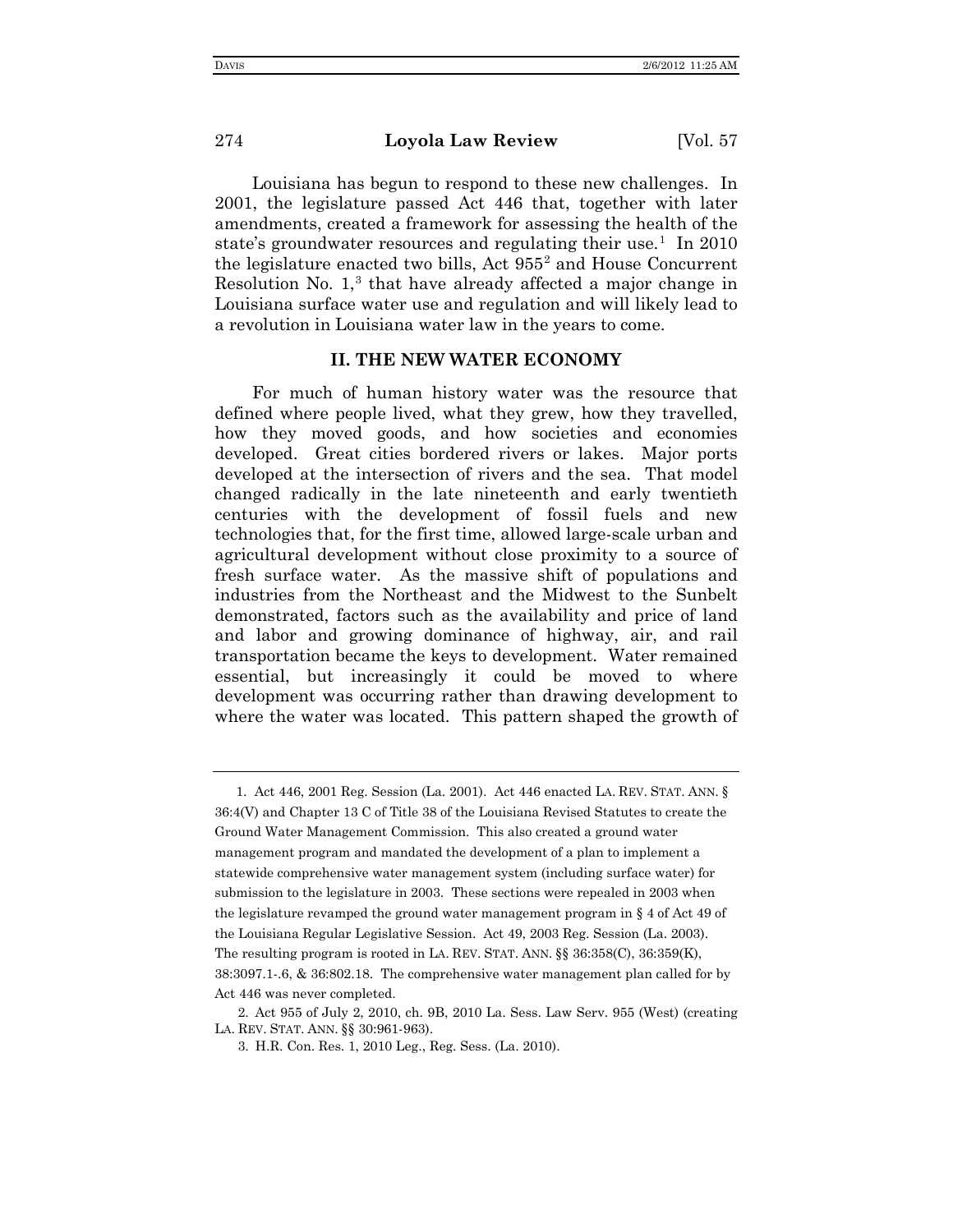older cities, such as New York City and Boston, [4](#page-2-0) much of the Southwest, and cities such as Phoenix, Los Angeles, Las Vegas, and Denver.<sup>[5](#page-2-1)</sup> It was even central to the burgeoning growth of eastern "boom cities" like Atlanta and Charlotte.<sup>[6](#page-2-2)</sup> At the heart of all of this was the paradigm that water is abundant, cheap, and available—a paradigm that is now changing and changing fast.

Just as oil came to define much of the economic and social development in the twentieth century, water is increasingly seen as the defining resource of the twenty-first century.[7](#page-2-3) Whether or not water is "the new oil," as some have claimed, [8](#page-2-4) it is clear that the availability of dependable supplies of fresh water is already transforming our economic and cultural landscapes. As the state's and the nation's growth, energy, and environmental priorities evolve, water is often the common denominator.

#### **A. GROWTH**

The go-go expansion of the Southwest and the Southeast was made possible, in large part, by water management decisions made decades ago. The dams and hydropower projects on western rivers, such as the Colorado River, allowed cities and farms to grow in deserts. Las Vegas typifies that explosive growth and the reality of the water crisis. At the end of the twentieth century and during the early years of the twenty-first

<span id="page-2-2"></span>6. *See, e.g.*, Joseph W. Dellapenna, *Interstate Struggles Over Rivers: The Southeastern States and the Struggle Over the 'Hooch'*, 12 N.Y.U. ENVTL. L.J. 828, 829 (Atlanta); Reply Brief of the City of Charlotte in Response to Exceptions of the State of South Carolina at 3-5, South Carolina v. North Carolina, 131 S. Ct. 855 (2010).

<span id="page-2-0"></span><sup>4.</sup> *See, e.g.*, New Jersey v. New York, 283 U.S. 336 (1931); Connecticut v. Massachusetts, 282 U.S. 660 (1931).

<span id="page-2-1"></span><sup>5.</sup> An excellent summary of the development of these and other cities and the challenges they are now facing can be found in ROBERT GLENNON, UNQUENCHABLE: AMERICA'S WATER CRISIS AND WHAT TO DO ABOUT IT (Island Press 2009). Between 1990 and 2000, the nine fastest growing states (with growth increases between 66.27% and 21%) were Nevada, Arizona, Colorado, Utah, Idaho, Georgia, Florida, Texas, and North Dakota. All of those states have evident water supply problems and, except for Florida and Georgia, are traditionally arid states with few, if any, major lakes or rivers. *See*, *Population Growth Rankings*, CENSUSSCOPE.ORG, http://www.censusscope.org/us/rank\_popl\_growth.html.

<span id="page-2-4"></span><span id="page-2-3"></span><sup>7.</sup> *See, e.g.*, Jeneen Interlandi, *The New Oil*, NEWSWEEK, Oct. 8, 2010, at 40, *available at* http://www.newsweek.com/2010/10/08/the-race-to-buy-up-the-world-swater.html.

<sup>8.</sup> *See id.*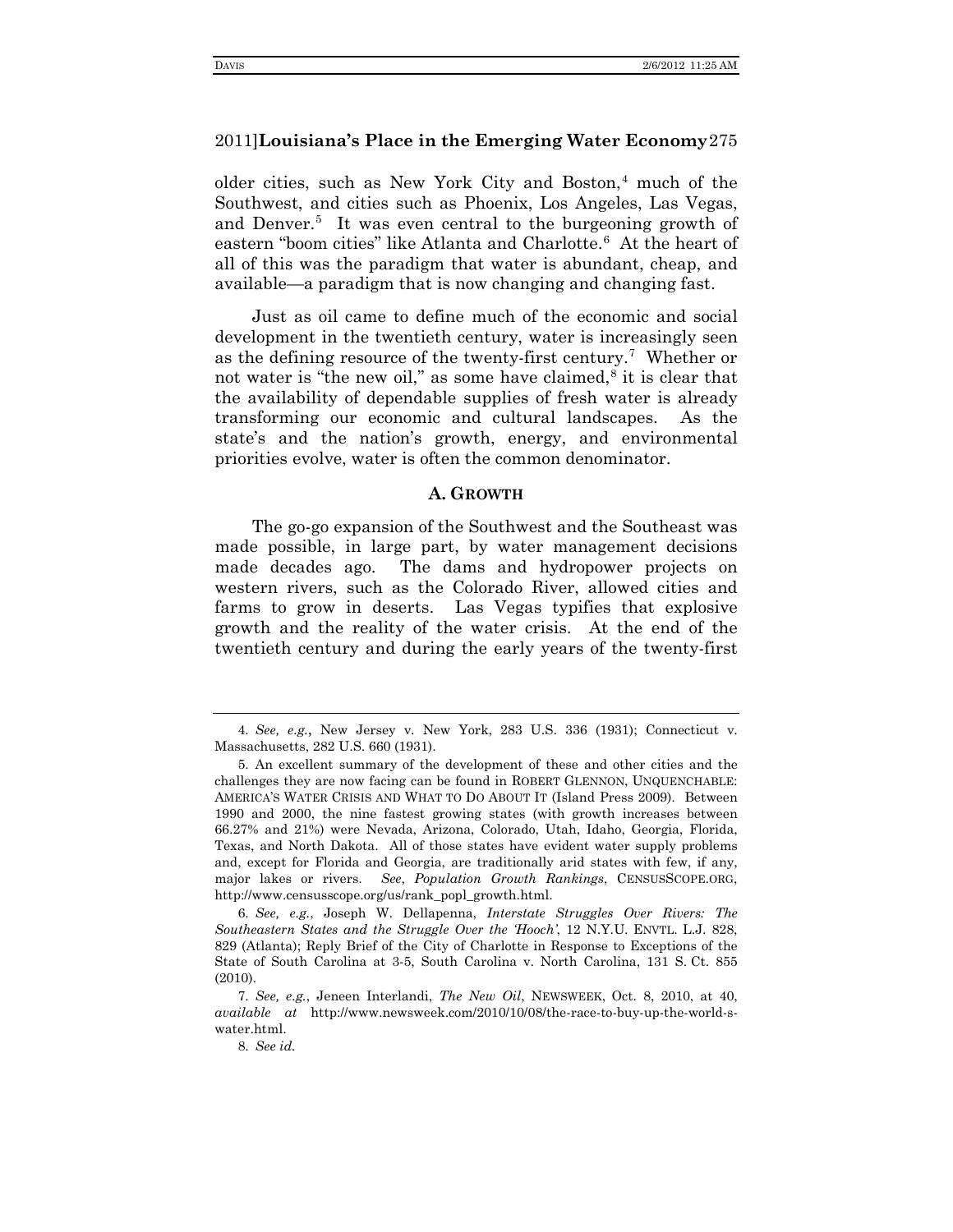century, Las Vegas was the fastest growing city in the nation. [9](#page-3-0) Thanks to water from Lake Mead, a massive reservoir created on the Colorado River by Hoover Dam, Las Vegas was able to grow from a town of less than five thousand in  $1920^{10}$  $1920^{10}$  $1920^{10}$  to a metropolis of more than 1.5 million people by  $2000$ .<sup>[11](#page-3-2)</sup> Local officials expect it to add another 1.2 million by  $2020$ .<sup>12</sup> All of those people need water, water that nature did not make readily available and the future availability of which is already in doubt. $^{13}$  $^{13}$  $^{13}$ 

Other examples are the dams on eastern rivers like the Chattahoochee and the Catawba, which provide water for the growing metropolises of Atlanta and Charlotte—neither of which is located on a surface water body. But those cities, and others, have grown beyond their water means and are now facing severe water shortages, shortages they are determined to overcome even it means taking water from somewhere—and someone—else. One need not look far to see the proof of this. South Carolina and North Carolina recently settled a suit filed by South Carolina in the United States Supreme Court to prevent North Carolina from diverting flows from the Catawba River. [14](#page-3-5) Even more revealing is a recent report on the ten biggest American cities that are

<span id="page-3-5"></span>14. South Carolina v. North Carolina, 131 S. Ct. 855 (2010). On December 3, 2010, this suit was settled without effecting an actual apportionment of the river, though it did provide a new approach to how proposed out-of-basin transfers would be handled. *See* Meg Kinnard, *SC atty general says deal settles NC water dispute*, ASSOCIATED PRESS, Dec. 21, 2010, *available at* http://finance.yahoo.com/news/SCatty-general-says-deal-apf-3698995604.html?x=0.

<span id="page-3-0"></span><sup>9.</sup> *See* Population Change and Distribution 1990-2000, Census 2000 Brief, U.S. CENSUS BUREAU, http://www.census.gov/prod/2001pubs/c2kbr01-2.pdf (last visited Sept. 22, 2011).

<sup>10.</sup> Clark County, Nevada,

<span id="page-3-2"></span><span id="page-3-1"></span>http://www.clarkcountynv.gov/depts/assessor/Pages/default.aspx.

<sup>11.</sup> *Id*.

<sup>12.</sup> *See* GLENNON, *supra* note 5, at 8.

<span id="page-3-4"></span><span id="page-3-3"></span><sup>13.</sup> Las Vegas and other cities in the Southwest depend on Colorado River water not only for commercial and domestic supply but also for electricity production. Growing demand for Colorado River water has combined with diminished river flows and an overly optimistic view of what that River's normal flow volume is have resulted in historic low water levels in the Keystone, Lake Mead, and Lake Powell reservoirs. These conditions have already spawned calls for new approaches to managing water supplies and coping with water shortages. *See* COLORADO RIVER GOVERNANCE INITIATIVE, *Rethinking the Future of the Colorado River*, DRAFT INTERIM REPORT 4-10 (Dec. 2010), http://www.rlch.org/archive/?p=1660; Shaun McKinnon, *Lake Mead sinks to new historic low*, ARIZONA REPUBLIC, Oct. 19, 2010, http://www.azcentral.com/arizonarepublic/news/articles/2010/10/19/20101019lakemead-water-level-new-historic-low.html.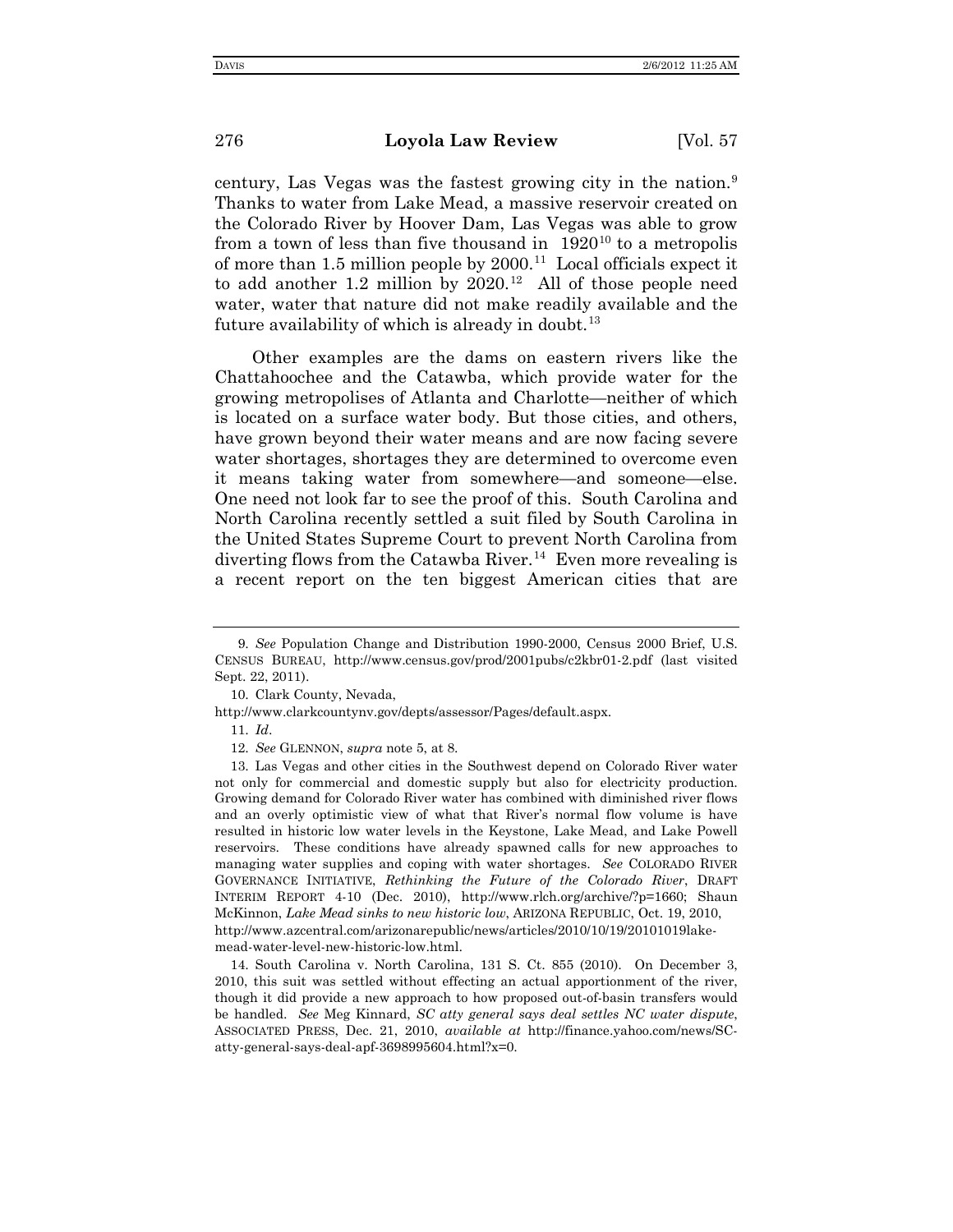running out of water, a list including a number of cities in the Gulf South that grew dramatically over the past fifty years (Atlanta, Houston, and Orlando), often at the expense of Louisiana's cities and towns.<sup>[15](#page-4-0)</sup>

Georgia is in a seemingly endless struggle with Florida and Alabama over the Chattahoochee, Flint, and Apalachicola rivers. [16](#page-4-1) At the heart of that dispute is the future water supply for the city of Atlanta and the uses of the water in Lake Lanier, a reservoir in northeastern Georgia constructed by the U.S. Army Corps of Engineers on the Chattahoochee River in 1957. Over time, the U.S. Army Corps of Engineers has allowed increased allocations of water from the Lake for Atlanta's municipal water supply, allocations that the City of Apalachicola, Florida, Southeast Federal Power Customers, Inc., and the State of Alabama have challenged as violating the authorized uses of the reservoir.[17](#page-4-2) During the course of this longstanding—and, as of this writing, still unresolved—dispute, a federal district court ruling in favor of the challengers threatened to reduce Atlanta's withdrawals by approximately forty percent.<sup>18</sup> Subsequently the Eleventh Circuit Court of Appeals reversed and remanded the trial court's ruling, [19](#page-4-4) but Atlanta's troubles are hardly over. In late 2007 and 2008, growing water demand, drought, and limited water supply brought Atlanta within three months of running out of water.[20](#page-4-5) 

Stories about Atlanta and Las Vegas running dry make for high drama but tend to create false impressions about how water

<span id="page-4-0"></span><sup>15.</sup> Charles B. Stockdale et al., *The Ten Biggest American Cities That Are Running Out Of Water*, 24/7 WALL ST., Oct. 29, 2010,

http://247wallst.com/2010/10/29/the-ten-great-american-cities-that-are-dying-of-

thirst/. With respect to New Orleans' loss of economic stature, *see* JOHN M. BARRY, RISING TIDE: THE GREAT MISSISSIPPI FLOOD OF 1927 AND HOW IT CHANGED AMERICA 410-11 (Simon & Shuster 1998).

<span id="page-4-1"></span><sup>16.</sup> The Chattahooche River rises in northeastern Georgia and flows southwest along much of the Georgia – Alabama border where it is joined by the Flint River to form the Apalachicola River.

<span id="page-4-2"></span><sup>17.</sup> The first of these suits was filed in 1990 by the State of Alabama. That case, as well as the others, has been consolidated into *In re* MDL-1824 Tri-State Water Rights Litig., No. 09-14657, 2011 WL 2536507 (11th Cir. June 28, 2011).

<span id="page-4-3"></span><sup>18.</sup> *See* In re Tri-State Water Rights Litig., 639 F. Supp. 2d 1308 (M.D. Fla. 2009). *See also*, Sharlene Leurig, *The Ripple Effect: Water Risk in the Municipal Bond Market*, CERES (Oct. 2010), http://www.ceres.org/resources/reports/water-bonds.

<span id="page-4-5"></span><span id="page-4-4"></span><sup>19.</sup> *See*, In re MDL-1824 Tri-State Water Rights Litig., No. 09-14657, 2011 WL 2536507 (11th Cir. June 28, 2011).

<sup>20.</sup> *Id.*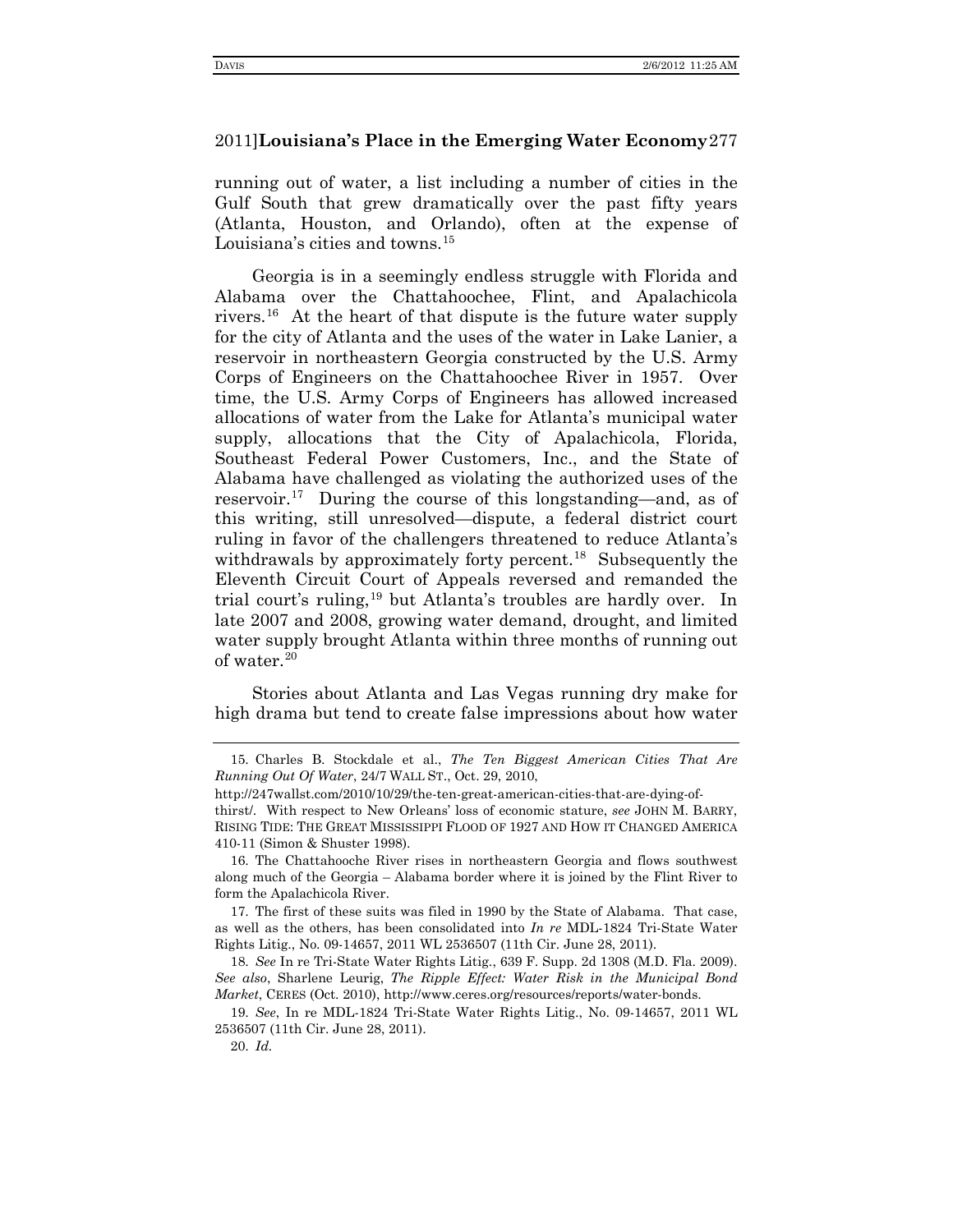shortages—and the new water economy—will play out. The prospect that taps will run dry, or of some urban equivalent of the dust bowl exodus, are almost certainly far-fetched. Life in waterchallenged places will go on, but it will change. There will be new water conservation regimes, rising costs for both water and energy (as America's electric grid is heavily dependent on water), and more creative approaches to getting water. Another likely change is the assumption that growth is a given and that water is available to support growth, or even to maintain current population and water use levels.

Perhaps the biggest change that is unfolding is the effect of water availability on the economic climate. Water issues and shortages that were historically seen as localized or temporary are now being looked at in a broader and more systemic light. Increasingly investors and risk managers are looking beyond assumed water supplies and glib projections of growth and vitality to whether companies and public entities are, in fact, hydrologically solvent. On January 27, 2010, the Securities and Exchange Commission issued interpretive guidance on disclosures related to climate change, observing that, "[c]hanges in the availability or quality of water . . . on which the registrant's business depends  $\dots$  can have material effects on companies."<sup>[21](#page-5-0)</sup> Moreover, recently Ceres, a national coalition of investors, and environmental and public interest groups published a report calling for water risk to be addressed by municipal bond rating agencies. $22$  In short, water risk is now beginning to shape how people perceive business and investment risk.[23](#page-5-2)

It is an undeniable fact that availability and affordability of water is already influencing growth patterns around the country. As a state with a relative abundance of water, Louisiana must decide whether it wants to develop methods to export its water to facilitate growth elsewhere, or it wants to use its last great natural resource to attract and retain development here.

<span id="page-5-0"></span><sup>21.</sup> Commission Guidance Regarding Disclosure Related to Climate Change; Final Rule, 75 Fed. Reg. 6290, 6291 (Feb. 8, 2010) (to be codified at 17 C.F.R. pts. 211, 231, 241).

<sup>22.</sup> Leurig, *supra* note 18.

<span id="page-5-2"></span><span id="page-5-1"></span><sup>23.</sup> *See*, *e.g.*, Brooke Barton, *Murky Waters? Corporate Reporting on Water Risk*, CERES (Feb. 2010), http://www.waterfootprint.org/Reports/Barton\_2010.pdf.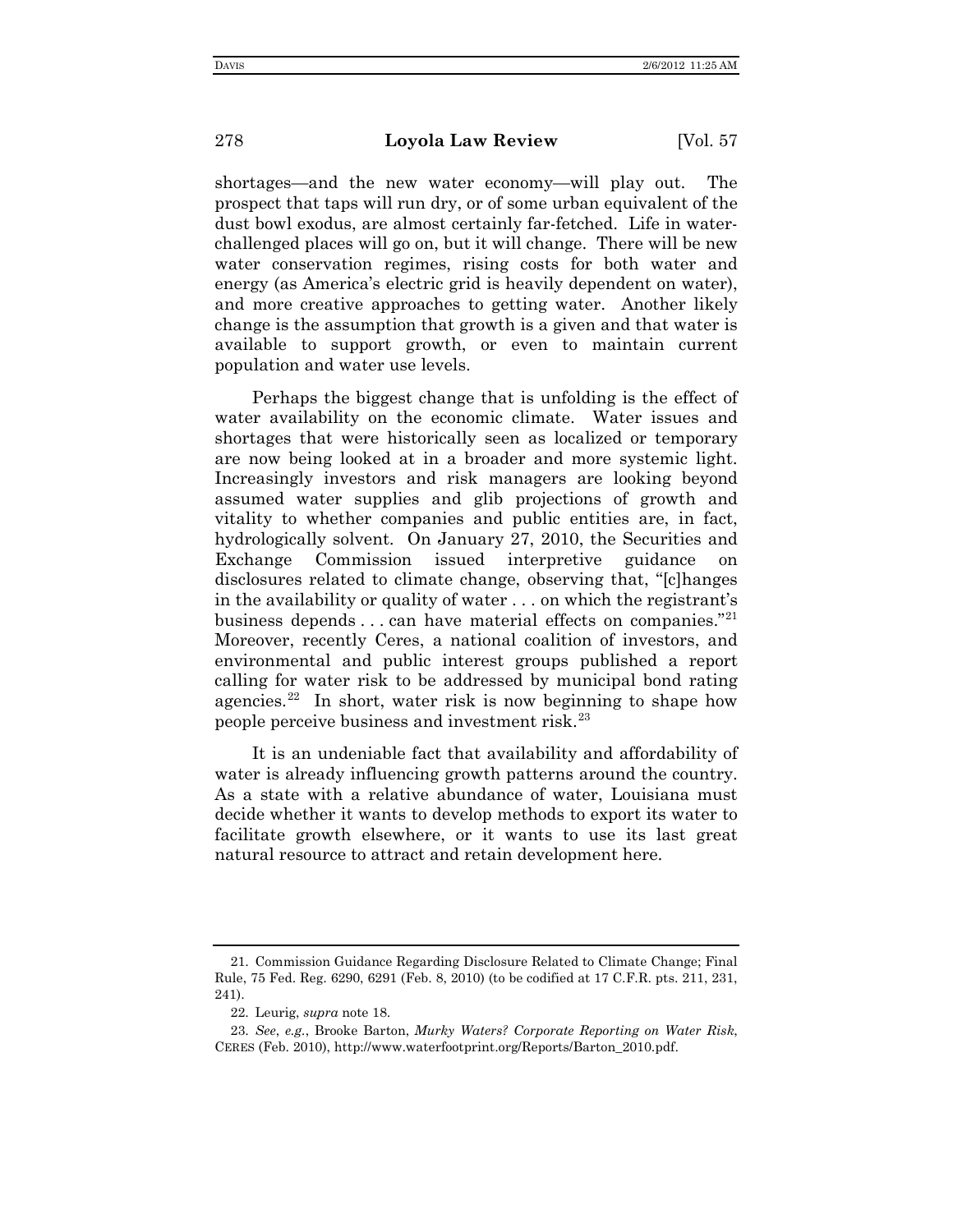#### **B. ENERGY**

While catchy, slogans about water being the new oil are misleading. Water may supplant oil as the defining natural resource for growth and vitality, but it surely does not reduce the importance of oil and other energy sources. Indeed, the importance of energy supply and policy will likely only grow in significance. But what is often left out of national and local energy discussions is the fact that energy policy and water policy are inseparable. From the production of oil and natural gas to the generation of electricity by nuclear power, coal, gas, the sun, or flowing water, the common requirement is an adequate supply of water to drive turbines or to serve as a cooling agent.

The importance of water in this sector is impossible to overstate. According to the U.S. Geological Survey, thermoelectric power generation requires 201 billion gallons of water each day and accounts for forty-nine percent of the nation's annual water withdrawal.<sup>[24](#page-6-0)</sup>

Additionally, as the nation strives for both energy independence and alternatives to high carbon fuels, such as coal, it is forced to look for oil and natural gas in geologic formations that do not yield them willingly. Accordingly, in Louisiana and other places, oil and gas development has shifted from highly pressurized fields to tapping oil and gas deposits that are bound up in shale and tar sand formations, which require the use of millions of gallons of water per well to liberate. The development of Louisiana's Haynesville Shale Field has required an average of more than 4 million gallons of water per well, and that is water that may already have other users and uses that are not easily reconciled with the new energy uses.<sup>[25](#page-6-1)</sup>

Finally a word needs to be said about the role of water in the burgeoning field of biofuels. Biofuels are fuels that are produced from a biological source and include bioethanol, which is based on fermented sugars from starchy plants such as corn or cellulose plants. The merits of biofuels are the subject of an ongoing public debate. What is not debatable about them is that they are water

<span id="page-6-0"></span><sup>24.</sup> Joan F. Kenny, et al., *Estimated Use of Water in the United States in 2005*, U.S. GEOLOGICAL SURVEY CIRCULAR 1344, at 5, 38 (2009),

http://pubs.usgs.gov/circ/1344/pdf/c1344.pdf.

<span id="page-6-1"></span><sup>25.</sup> Per John Adams, 2010 LA. ST. B. ASS'N ENVTL. SEC., Meeting Presentation, Slide 20, New Orleans, La., (Nov. 12, 2010).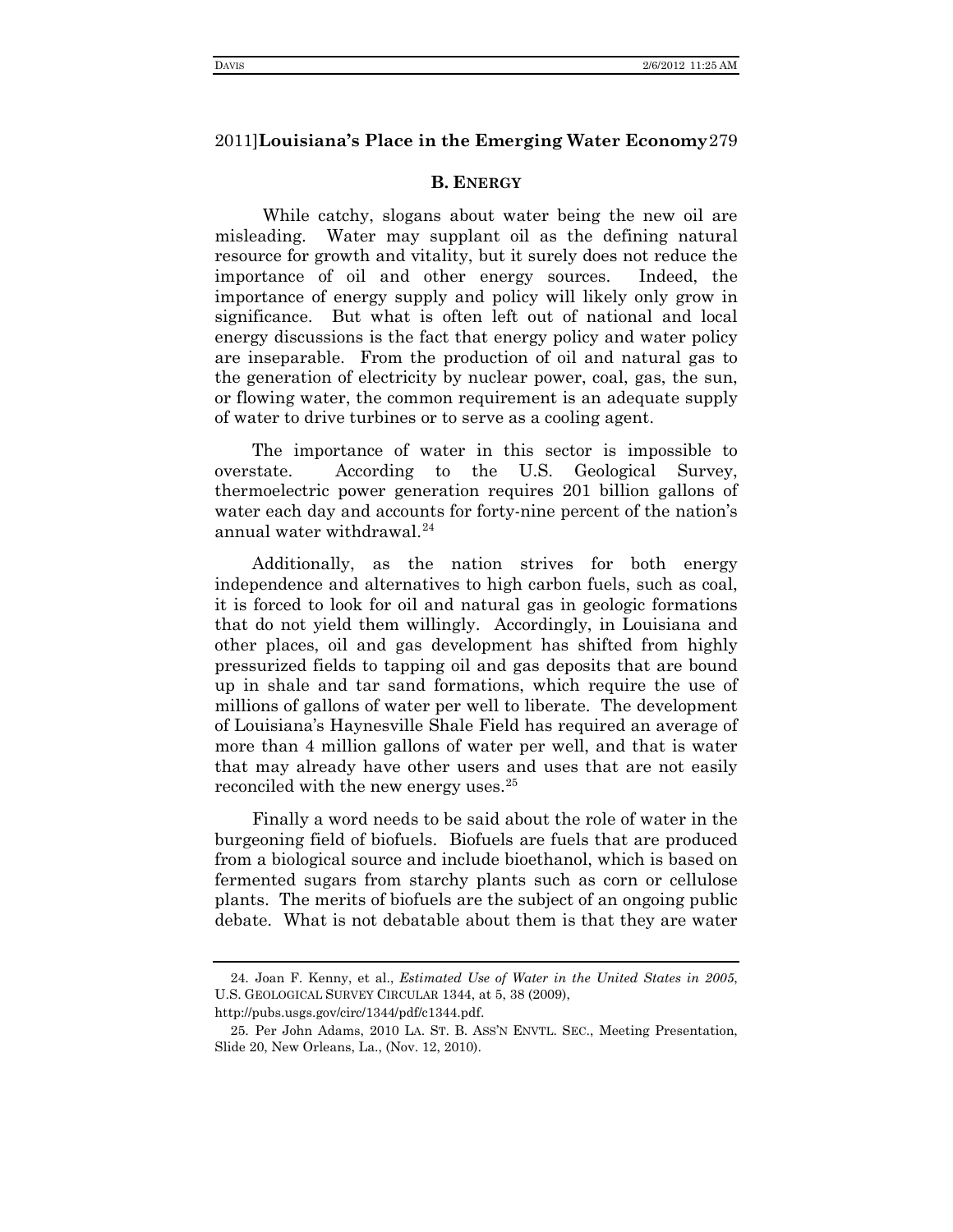dependent, and thus, a shift to biofuels will require more water withdrawal and consumption than conventional fossil fuels. The same is true of a shift to cars, buses, and trains that are powered by electricity.[26](#page-7-0) Those changes may be necessary and very beneficial, but their water dependence also needs to be understood and appreciated.

#### **C. ENVIRONMENT**

No place is more dependent on a reliable supply of fresh water for its environmental survival than Louisiana. The lower third of the state is largely a vast complex of marshes and swamps that are creatures of the state's intricate network of bayous and rivers. The well-documented decline of coastal Louisiana is best understood as the collapse of one of the world's greatest estuary complexes. Estuaries are places where freshwater from rivers mixes with the saltwater from the sea. That simple definition belies their ecologic and economic importance. Generally, estuaries are great nurseries for fish and wildlife and have been the anchors for the development of many of the great cities and cultures of our nation and the world. Specifically, the estuaries of coastal Louisiana comprise the largest and most productive coastal wetland ecosystem in the United States. [27](#page-7-1)

The Louisiana government and the federal government have devoted years and millions of dollars to developing plans to stem the loss of coastal wetlands. Those plans are elaborate and complex, but, at their core, they all depend on restoring riverine flows to the coast. The investment of time, money, and water is not justified on abstract environmental values; rather, it is justified based on the services that the ecosystem provides to the communities, cultures, and economies that rely on it for storm buffering, water filtration, fisheries production, among other things.

Louisiana's wetlands provide an even more direct underpinning of coastal communities because this "working

<span id="page-7-0"></span><sup>26.</sup> *See* Carey W. King & Michael E. Webber, *Water Intensity of Transportation*, 42 ENVTL. SCI. & TECH. 21 (2008), *available at* 

http://pubs.acs.org/doi/pdfplus/10.1021/es800367m.

<span id="page-7-1"></span><sup>27.</sup> *See, e.g.*, U.S. ARMY CORPS OF ENGINEERS, 1 LOUISIANA COASTAL AREA, LOUISIANA ECOSYSTEM RESTORATION STUDY MAIN REPORT MR1-1 (2004), http://www.clear.lsu.edu/pdfs/clear\_report\_20081016141217.pdf.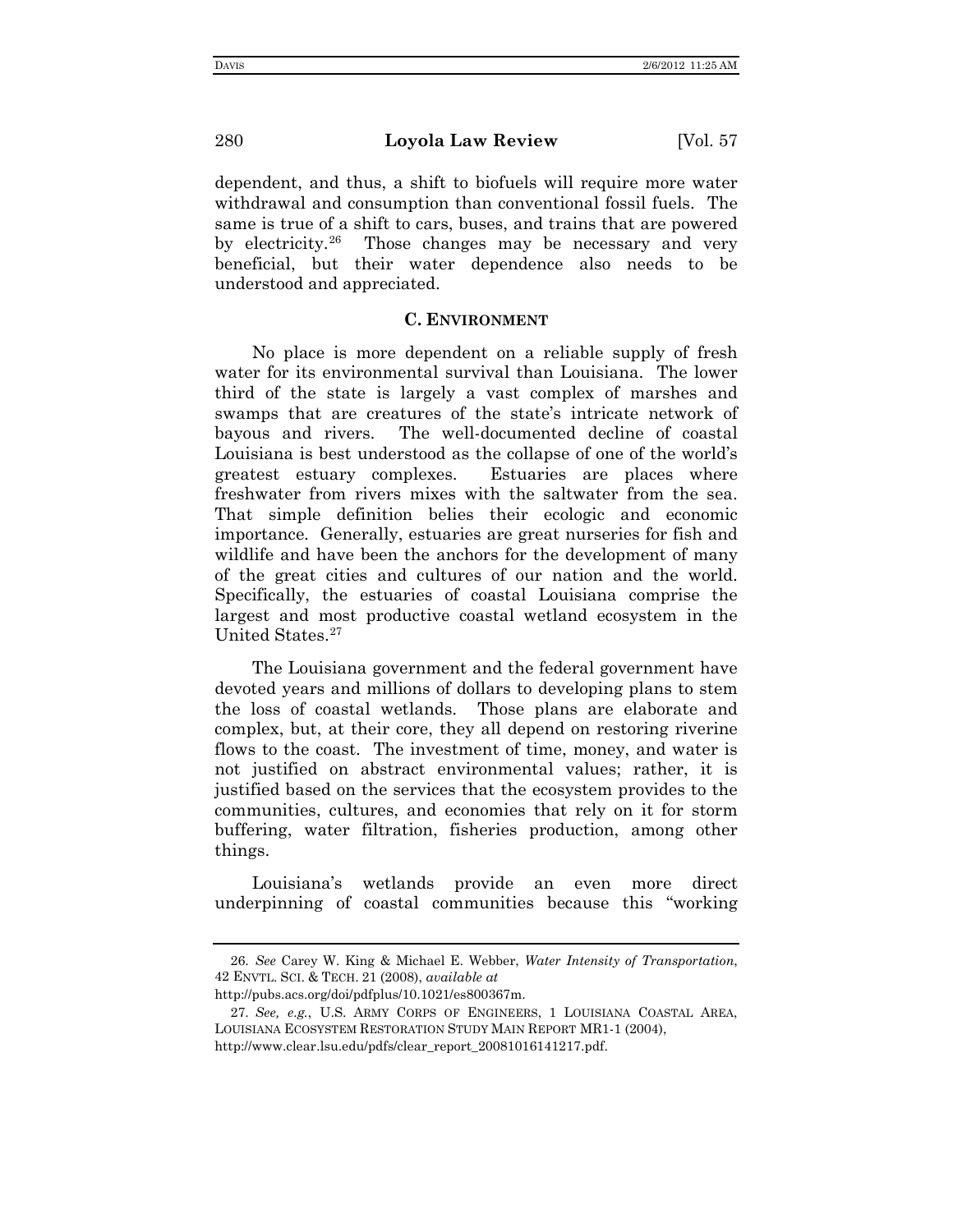coast" is the home of millions of residents who are literally witnessing the ground disappear beneath their homes and feet. If land loss follows current observed trends, [28](#page-8-0) not to mention the much more dire, but scientifically supported projections, massive population relocation will be necessary and will have untold economic consequences.

The importance of instream flows is not just a matter of saving coastal Louisiana; it is integral to environmental stewardship across the state and the nation.<sup>29</sup> The simple truth is that our nation's water resources cannot be safeguarded by regulations alone; they are increasingly dependent on conservation and restoration efforts that are rooted in water.

Moreover, our state and nation have compelling plans and priorities for their waters. Unfortunately, those plans and priorities frequently conflict with one another. The water economy will inevitably be called on to reconcile, balance, and prioritize these needs and desires, but it will not be able to function on a simple market format—water is too essential to life and the public interest to allow that. How that economy is going to develop is still a work in progress, but it is beyond question that it will take shape and that those who prepare will fare the best in it.

### **III. WATER AND THE LAW**

Two schools of thought traditionally dominate American water law. One school of thought, dominating in the wetter, eastern half of the country, essentially views water as a commons that is shared by all who have legal access to it. This is the domain of the legal doctrine of "riparianism," which affords rights of reasonable use to the owners of land abutting flowing waters. [30](#page-8-2)

<span id="page-8-0"></span><sup>28.</sup> *See, e.g*., Michael D. Blum & Harry H. Roberts, *Drowning of the Mississippi Delta due to insufficient sediment supply and global sea level rise*, NATURE GEOSCIENCE (June 28, 2009),

http://www.nature.com/ngeo/journal/v2/n7/abs/ngeo553.html.

<span id="page-8-1"></span><sup>29.</sup> For example, efforts to restore the Everglades, San Francisco Bay, and the Sacramento-San Joaquin Delta are all dependent on securing and maintaining fresh water inputs.

<span id="page-8-2"></span><sup>30.</sup> Justice Story's landmark opinion, *Tyler v. Wilkerson* in 1827, remains perhaps the best description of traditional American riparianism and the nature of a riparian's rights to the flowing waters that abut his or her property as being a right common to all riparians. Tyler v. Wilkerson, 24 F. Cas. 472 (D.R.I. 1827) (No. 14,312). *See also* "riparian right," BLACK'S LAW DICTIONARY 1352 (8th ed. 2004).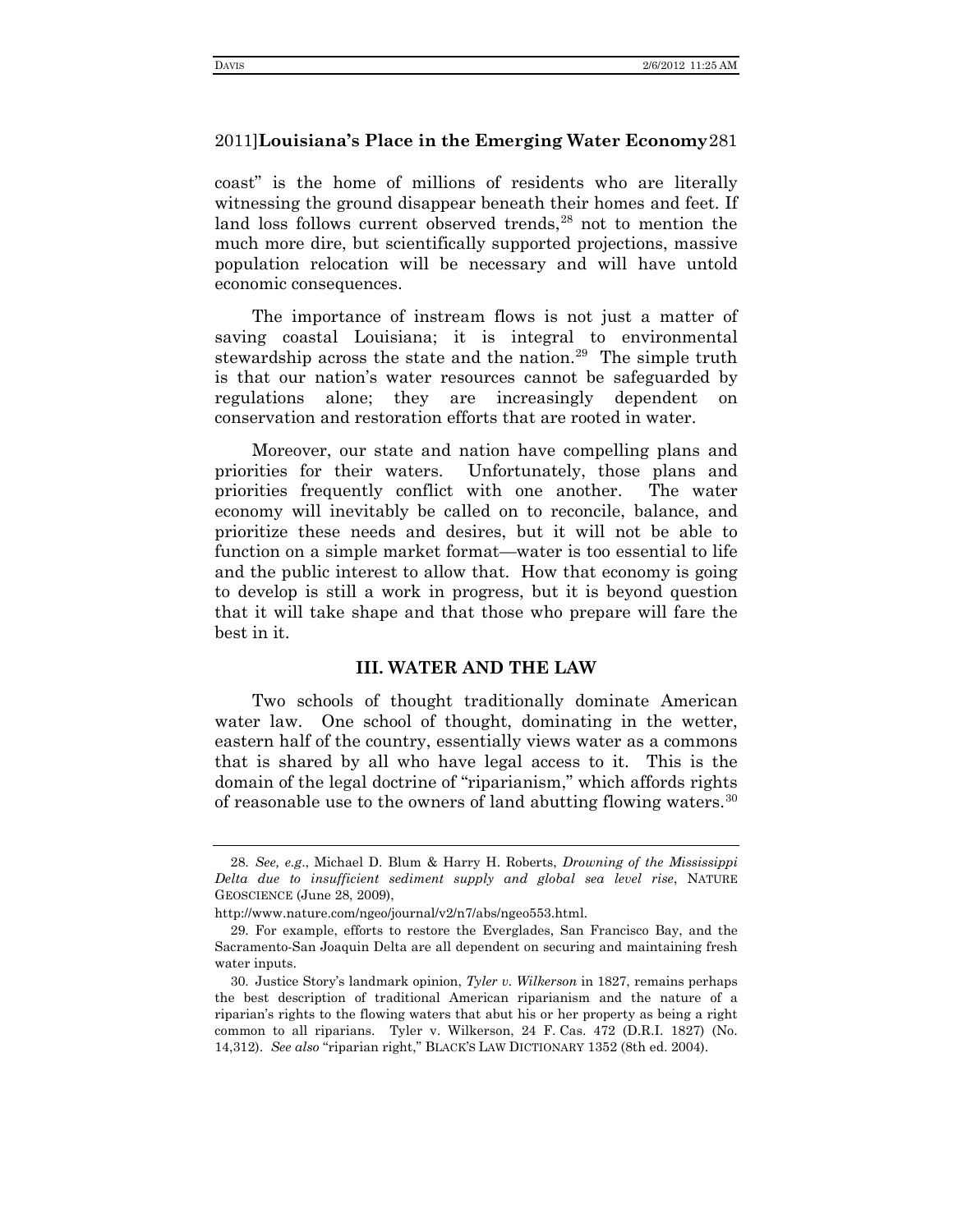This is the approach that Louisiana has traditionally followed and will be further discussed later. [31](#page-9-0)

The second approach views water as a scarce resource and grants prioritized rights of use to whoever puts it to a beneficial use first, without regard to proximity to the source of the water. This concept is at the heart of the "prior appropriation" system that dominates water law in the drier, western half of the nation.[32](#page-9-1)

There have been two clear trends in American water law, one being to view water in more utilitarian terms and less as an appurtenant land right. This progression can be seen in the demise of "natural flow" riparianism $33$  in favor of "reasonable use" ripariansim, [34](#page-9-3) regulated riparianism, and prior appropriation doctrines. [35](#page-9-4)

The second major trend has been to recognize the importance of water to environmental and cultural sustainability. This trend has emerged out of the growing appreciation of the broad and deep values of instream flows and ground water protection. Legally, this involved integrating private water rights with public rights and duties through doctrines such as the public trust doctrine,<sup>[36](#page-9-5)</sup> reserved rights, and overarching federal laws, such as

<span id="page-9-3"></span>34. Reasonable use riparianism grew out of traditional "natural flow" riparianism in the nineteenth century. Societal and economic changes such as water mill driven industries prompted courts to depart from the natural flow doctrine and allow uses that were reasonable, including commercial uses that would not have been allowed under traditional riparianism.

35. *See* Dellapenna, *supra* note 33, at § 7.01(b).

<sup>31.</sup> *See* Water Law in Louisiana, *infra* Part III.B.

<span id="page-9-1"></span><span id="page-9-0"></span><sup>32.</sup> This doctrine generally recognizes that persons who take water from public flowing waters and put it to beneficial use have a right to that water in preference to persons who come later. This doctrine also applies to groundwater in some states. *See* JOSEPH L. SAX, ET AL., LEGAL CONTROL OF WATER RESOURCES 13 (4th ed. 2006).

<span id="page-9-2"></span><sup>33.</sup> The natural flow doctrine allowed owners of land adjacent to a flowing stream or river to use water for their domestic purposes but required that they not change the natural flow of the stream in terms of quality or quantity. This restricted the use of stream water to the water front property and, even then, to uses in the same drainage basin. *See* Joseph Dellapenna, *The Right to Consume Water Under "Pure" Riparian Rights*, 1 WATERS AND WATER RIGHTS § 7.02 (C) (Robert E. Beck, ed., 2001 replacement vol. & Supp. 2005).

<span id="page-9-5"></span><span id="page-9-4"></span><sup>36.</sup> The public trust doctrine is a body of law that imposes more stringent managerial duties on state governments in their management of navigable waters and water bottoms. Originally this doctrine was imposed as a function of federal law, *e.g.*, Ill. Cent. Ry. v. Illinois, 146 U.S. 387 (1892) and Phillips Petroleum v. Mississippi, 484 U.S. 469 (1988), but it has been modified in the hands of the states.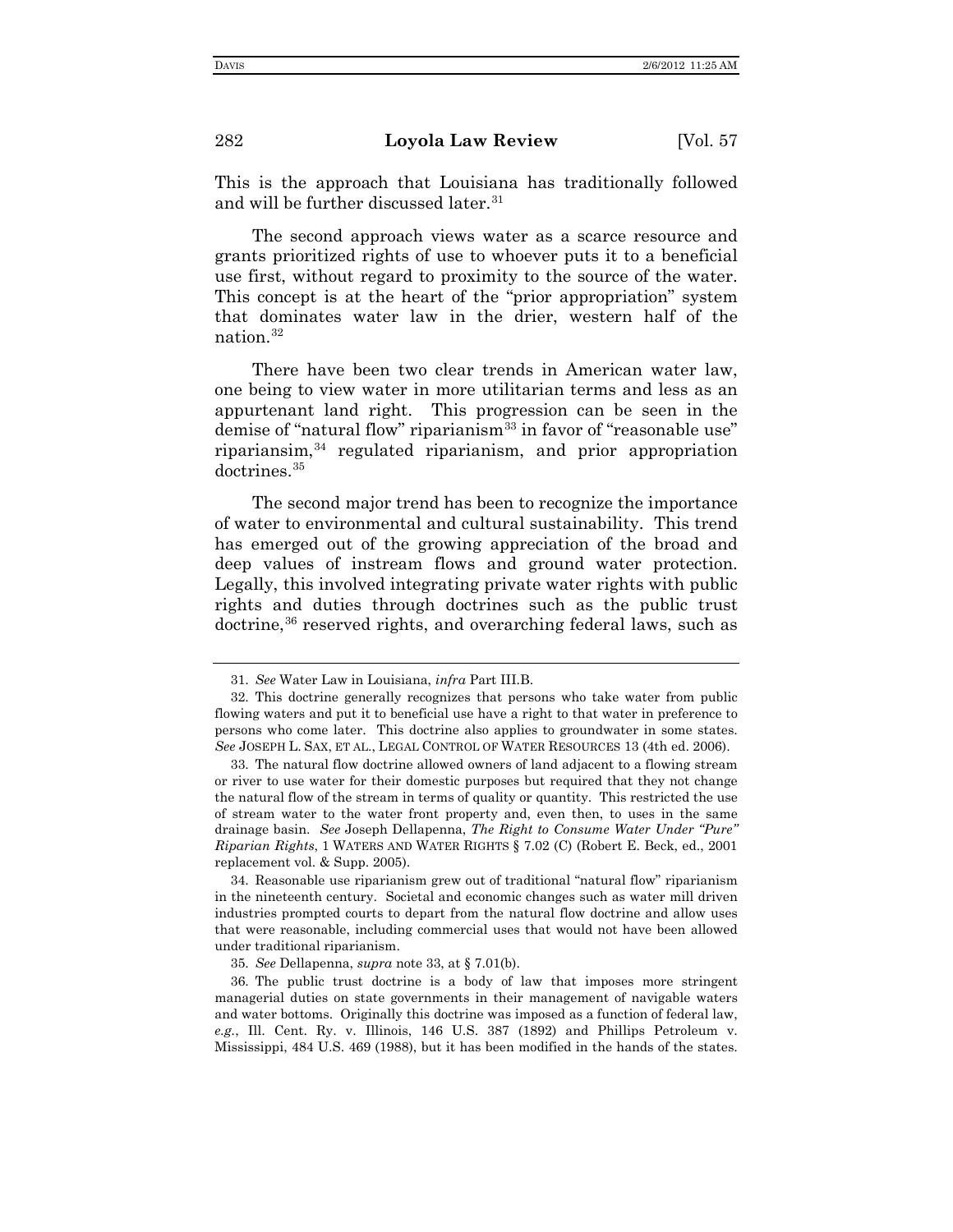the Endangered Species  $Act^{37}$  $Act^{37}$  $Act^{37}$  and the Clean Water Act.<sup>[38](#page-10-1)</sup> In Louisiana, this public values view of water is at the very heart of the high profile plans and programs aimed at preventing the collapse of the estuaries and wetlands of coastal Louisiana.<sup>[39](#page-10-2)</sup>

The simultaneous development of a more utilitarian approach to water law and a more public interest focused approach has unsurprisingly led to tension, and that tension is likely to only grow as the competition over water for energy, transportation, agriculture, public supply, and ecologic purposes deepens. For much of the twentieth century, the general trend was toward treating water as more of a commercial product, with some advocating that water markets were the best vehicles for sorting out water uses and allocations.<sup>[40](#page-10-3)</sup>

Clearly, using markets to manage water can work to some degree, but the paradigm that water is just another bulk commodity that can be sent to where it is wanted, like coal or crops, is a false one, and its limits are beginning to show. The same can be said for regimes that treat it as a commons.<sup>[41](#page-10-4)</sup> Fresh water plays a unique role in human society and in our ecology that makes it physically, morally, legally, and economically

37. 16 U.S.C. § 1531 (1988).

38. 33 U.S.C. § 1251 (1987).

http://www.lacpra.org/assets/docs/Comprehensive%20Master%20Plan%20%28Main% 20Report%29%20-%20chapter%203.pdf.

<span id="page-10-3"></span>40. *See* Stephen F. Williams, *The Requirement of Beneficial Use as a Cause of Waste in Water Resource Development*, 23 NAT. RESOURCES J. 7, 11-15, 20 (1983).

<span id="page-10-4"></span>41. Symposium, *Developing a Suitable Water Allocation Law for Pennsylvania*, 17 Vill. Envtl. L.J. 1, 16-17 (2006).

Beyond the question of the ownership of the bottoms of navigable waters, a topic that has been contentious at times in Louisiana, Louisiana has unquestionably extended the breadth of the public trust beyond navigable waters to include all of the state's natural resources. Article 9, § 1 of Louisiana's constitution states:

The natural resources of the state, including air, water, and the healthful, scenic, historic, and esthetic quality of the environment shall be protected, conserved, and replenished insofar as possible and consistent with the health, safety, and welfare of the people. The legislature shall enact laws to implement this policy.

LA. CONST. art. IX, § 1. The Louisiana Supreme Court has recognized this constitutional language as creating a public trust mandate. *See* Save Ourselves, Inc. v. La. Envtl. Control Comm'n, 452 So. 2d 1152, 1154 (La. 1984). In the same case, the Louisiana Supreme Court expressly affirmed the public trust nature of the state's ownership of navigable waterbottoms. *Id*.

<span id="page-10-2"></span><span id="page-10-1"></span><span id="page-10-0"></span><sup>39.</sup> *See*, *e.g.*, COASTAL PROTECTION AND RESTORATION AUTH. OF LA., INTEGRATED ECOSYSTEM RESTORATION AND HURRICANE PROTECTION: LOUISIANA'S COMPREHENSIVE MASTER PLAN FOR A SUSTAINABLE COAST, Chapter 3: The Master Plan (2007), *available at*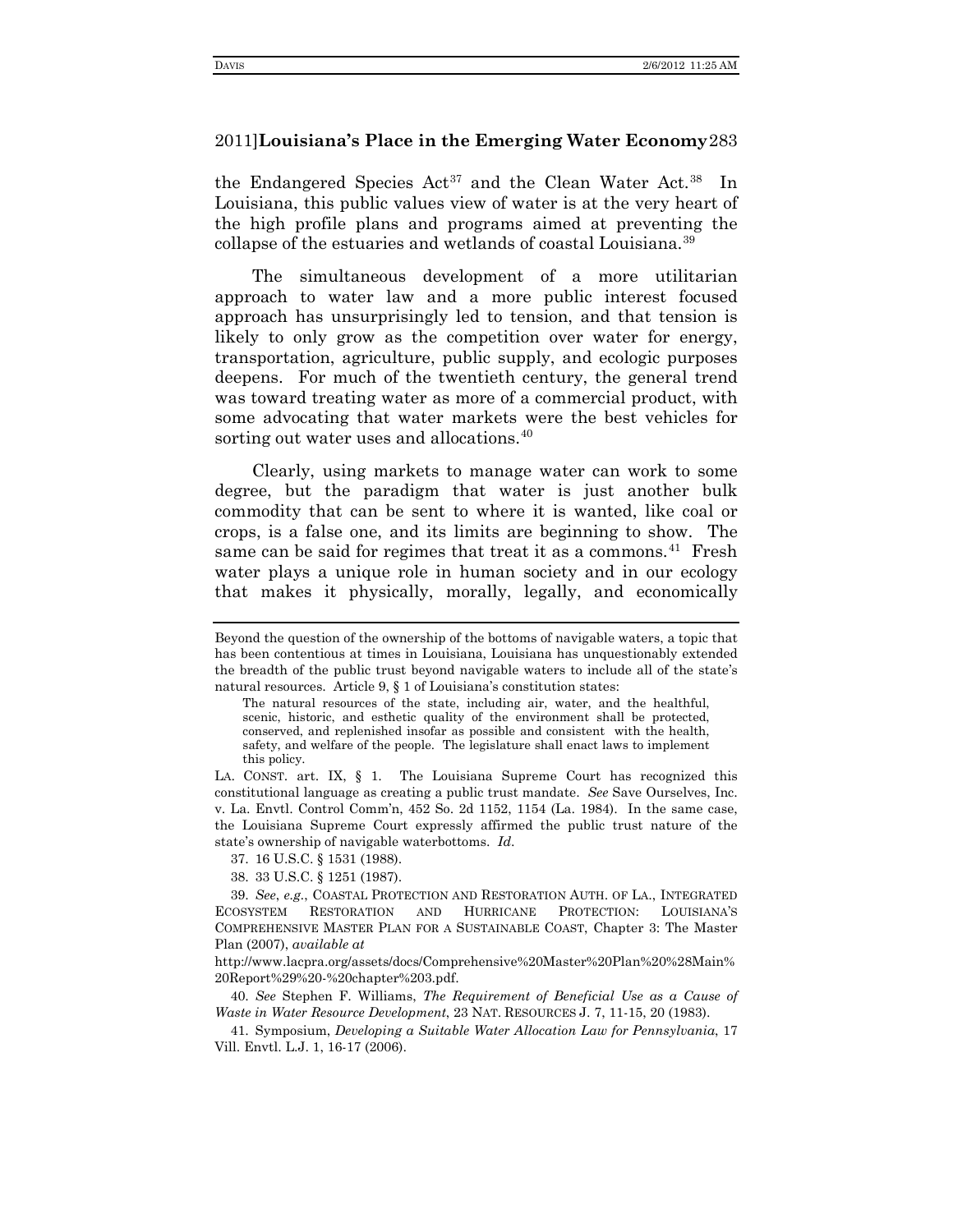different from any other substance. It is not just another article of commerce and, despite that it is a renewable resource, water often provides a wide variety of services that are specific to certain times and places.

Just how valuable fresh water has become and how central it is to economic growth and vitality has come in to sharp focus in recent years. Nationally and internationally, headlines and reports point to the simple truth that fresh water has become a strategic resource that increasingly pits the interests of the places that need it against the places that have it.<sup>[42](#page-11-0)</sup> While Louisiana has a vast water resource, it also has a growing and critical need for water. For those reasons, Louisiana will find itself increasingly drawn into internal and interstate water discussions and disputes, and its success in protecting its interests will largely turn on the applicable water laws.

# **A. WHAT IS WATER LAW?[43](#page-11-1)**

Traditionally, the term "water law" has described the body of law governing the use and control of water.<sup>44</sup> By and large these were matters of state law and were originally focused on fresh and navigable surface waters. [45](#page-11-3) To the extent groundwater was an issue, it was considered a distinct and different resource, which was governed by different laws and policies. Needless to say, the field has evolved significantly over the past century and a half and now encompasses surface water, ground water, environmental mandates, interstate and international interests, public and private rights, and a growing role for the federal

<span id="page-11-3"></span>45. While a summary of the water laws, as they have developed in the various states, is beyond the scope of this article, a helpful, though partial, discussion may be found in an insightful article by Professor Dellapenna. *See* Joseph W. Dellapenna, *The Law of Water Allocation in the Southeastern States at the Opening of the Twenty-First Century*, 25 U. ARK. LITTLE ROCK L. REV. 9 (2002).

<span id="page-11-0"></span><sup>42.</sup> *See*, *e.g.*, SANDRA POSTEL, LAST OASIS: FACING WATER SCARCITY (W.W. Norton & Co. 1997).

<span id="page-11-1"></span><sup>43.</sup> Portions of this section are adapted from Mark Davis, Paper Presentation to the 56th LSU Mineral Law Institute (2009).

<span id="page-11-2"></span><sup>44.</sup> *See*, George A. Gould, *Water Rights Systems*, *in* WATER RIGHTS IN THE EASTERN UNITED STATES 8-10 (Kenneth R. Wright, ed. 1998). This description of water law is intended to be instructive rather than definitive. As a practical matter. water law that developed provided the greatest utility, which meant navigable waters and fresh surface water. As water use, technology, and public interests changed, so have the bounds of water (and so will they). Examples of this evolution can be seen in the growing importance of ground water and salt water in water law as pumping and desalination technologies have advanced to make them more usable.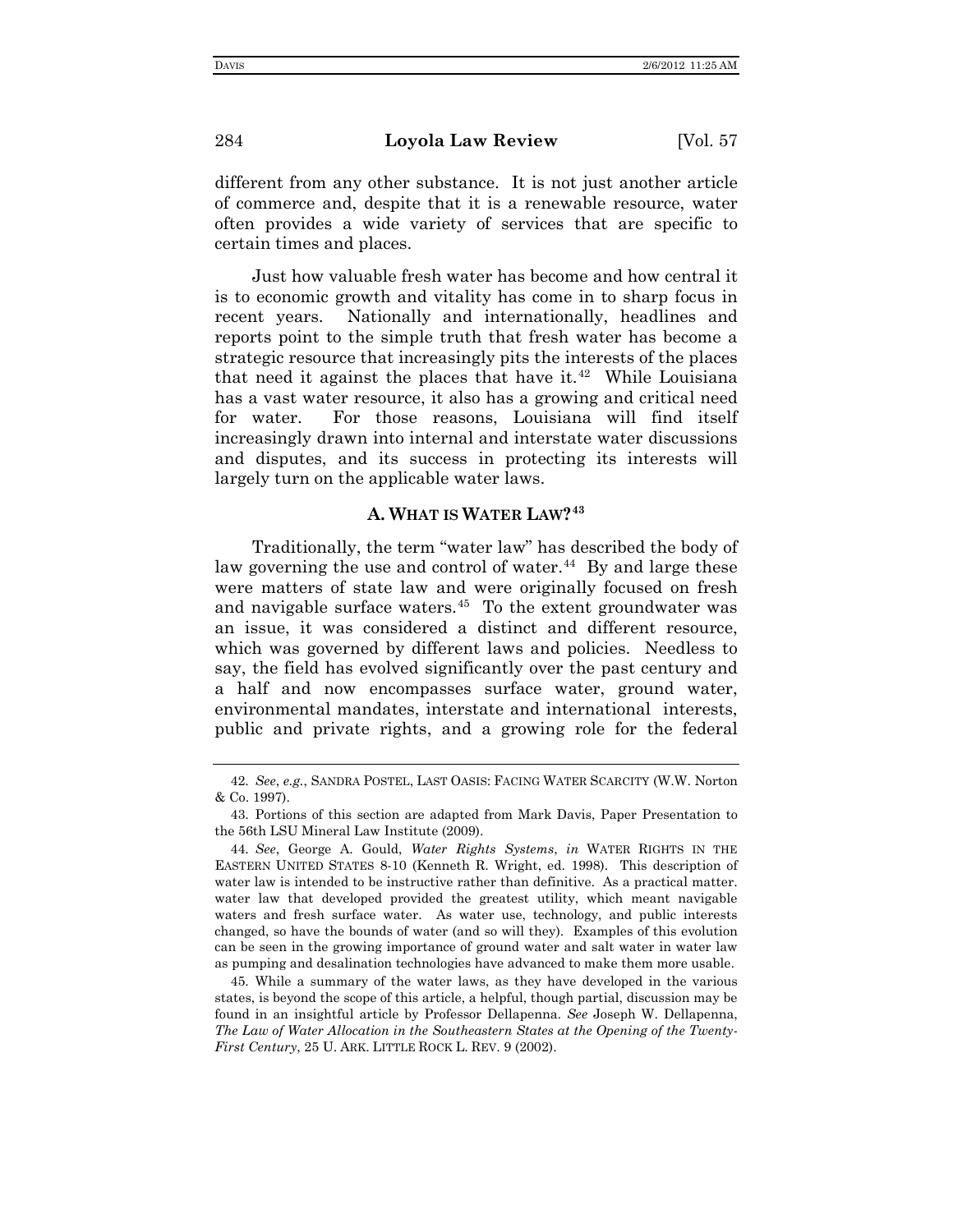government. It has been shaped not so much by logic as by necessity.

As mentioned above, in the wetter, eastern half of the United States, the central tenet of water law is "riparianism," a common law concept rooted in civil law traditions. Under riparian law, the right to access and use water is a function of owning land adjacent to the water body.

In the drier, western half of the nation with its vast tracts of federal lands, the central tenet of water law is the doctrine of "prior appropriation," which creates prioritized private rights of water use based on diverting water and putting it to some reasonable and beneficial use. [46](#page-12-0) In these states, water law has developed into a well-established set of laws and procedures and is an active area of legal practice, driven in large part by the competition for an always scarce resource by a growing population and economy. The adage often attributed to Mark Twain, that "Whiskey is for drinking and water is for fighting over," was born of this experience.

No two states have exactly the same system of water law, a fact that makes it perhaps one of our most American and chaotic areas of law. [47](#page-12-1) The boundaries and dimensions of water law continue to change as states contend with growing demand and shifting supplies of fresh water. If there is a defining trend in water law and management, it is that we are entering an era of deepening water scarcity, both in the chronically dry west and the traditionally water rich east and south. This is a condition that our nation's collection of water laws is poorly equipped to deal with—one that Louisiana would be wise to anticipate and prepare for.

## **B. WATER LAW IN LOUISIANA**

Louisiana water law, like that of most water-rich states, is more of a hodgepodge than a systematic approach to ordering and managing water resources. It has been shaped more by the abundance of our waters than by any experience with scarcity. Accordingly, our jurisprudence has focused on drainage, the ownership of banks and water bottoms, and rights of access

<sup>46.</sup> *See*, SAX, ET AL., *supra* note 32, at 152-59.

<span id="page-12-1"></span><span id="page-12-0"></span><sup>47.</sup> *See, e.g.,* DAVID GETCHES, WATER LAW IN A NUTSHELL 3-11 (Thomson West 4th ed. 1997).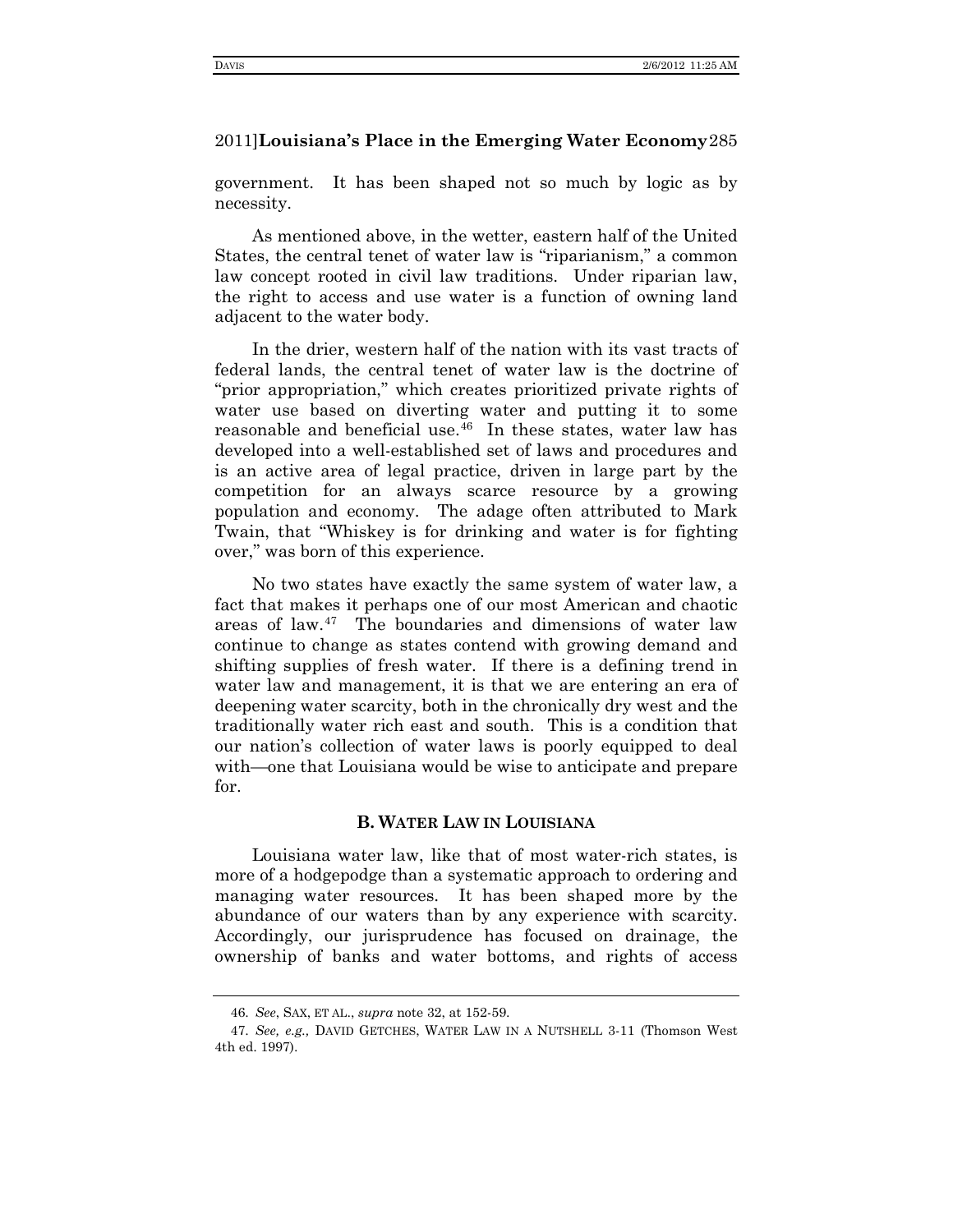rather than questions of who can divert or pump water and where and how it can be used. [48](#page-13-0)

True to its wet-state roots, Louisiana law treats surface water and ground water as completely distinct from one another. Truer yet, until very recently was the pervasive sense that under Louisiana law water is more of an inconvenience than an asset. Those attitudes are now changing in the face of growing regional and local demand, changing climates, and the growing role that freshwater management will have to play if coastal Louisiana's wetlands—and their associated communities, cultures, and economies—are to survive and thrive. Louisiana is on the threshold of a new era of water law and management. To understand the current state of water law in Louisiana and how it may develop further, it is important to understand the various sources of Louisiana law and the emerging conditions that are prompting commentators to predict that water will be the defining natural resource of this century.

### **1. SURFACE WATERS AND LOUISIANA RIPARIANISM**

Historically, Louisiana law has fallen in line with the riparian traditions that underlie most surface water laws in the eastern half of the United States. [49](#page-13-1) Despite that, Louisiana's civil code traditions, combined with the paucity of jurisprudence, have nurtured confusion and speculation over how to characterize Louisiana law on the subject of surface waters. The nagging question seems to be if and how the common law concept of riparianism could be expressed in Louisiana's Civil Code and statutes. Fortunately, we need not dwell on this for several reasons. First, the governing Code articles<sup>[50](#page-13-2)</sup> and the applicable

<span id="page-13-0"></span><sup>48.</sup> *See, e.g.,* Gulf Oil Corp. v. State Mineral Bd., 317 So. 2d 576 (La. 1957); Dardar v. LaFourche Realty Co., Inc., 55 F.3d 1082 (5th Cir. 1995); Vaughn v. Vermilion Corp., 444 U.S. 206 (1979).

<span id="page-13-1"></span><sup>49.</sup> *See, e.g.,* Dellapenna, *supra* note 45, at 73-77. Not all commentators agree with this conclusion. Some, such as Professor David Getches, view Louisiana water law as a distinct hybrid adapted from the French Civil Code. *See* GETCHES, *supra* note 47. The fact that some confusion and disagreement exist over the origins of Louisiana water law should not be surprising, since there is no complete agreement on the origins of riparian law in general. Indeed, some scholars contend that the roots of riparian law in the United States actually lie in civil law. *See, e.g.,* A. DAN TARLOCK, LAW OF WATER RIGHTS AND RESOURCES § 3.6 (West 2002). *See also* Dellapenna, *supra* note 35, § 7.01(b).

<span id="page-13-2"></span><sup>50.</sup> LA. CIV. CODE ANN. arts. 657 & 658 (2008), which will be discussed in more detail later.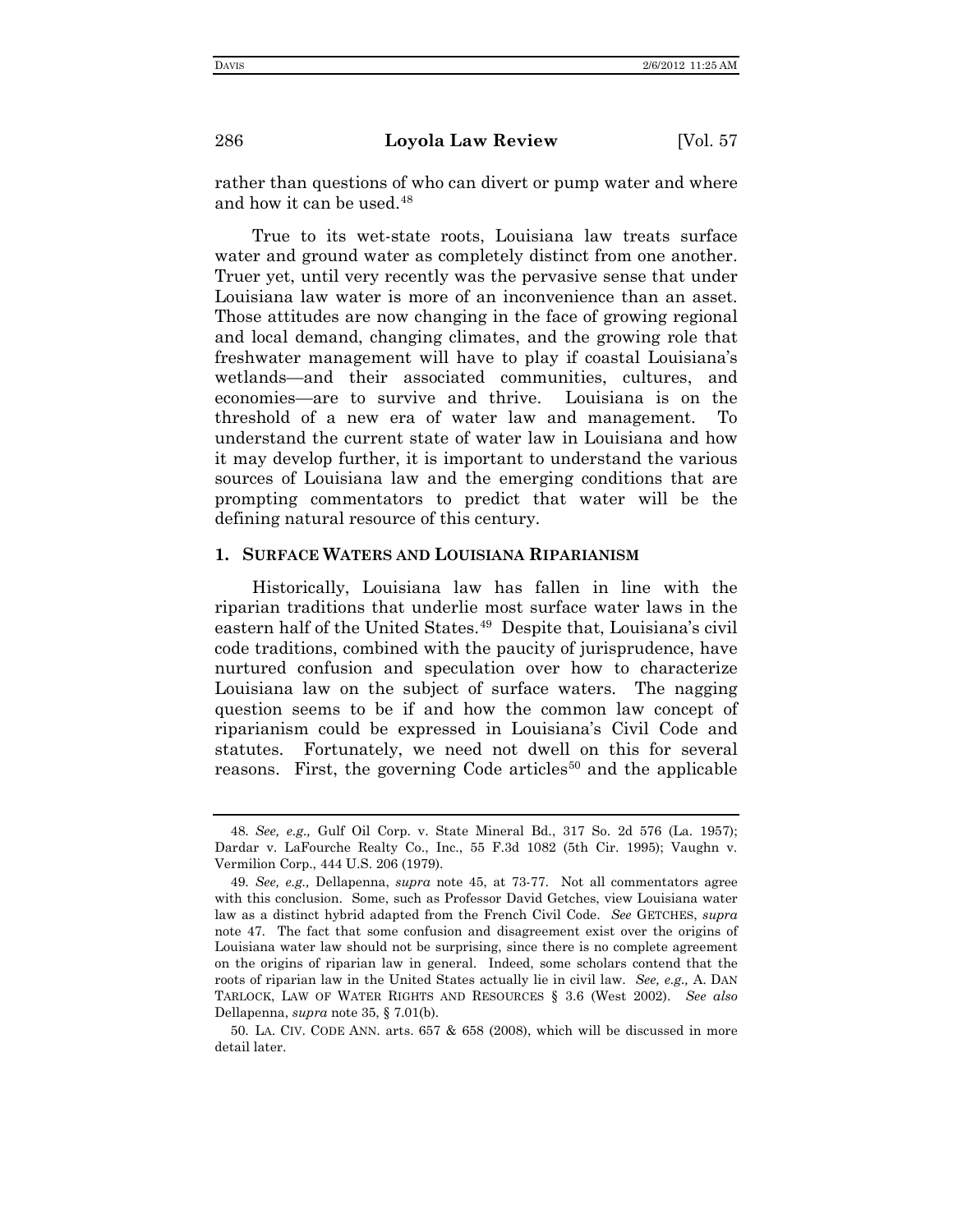(if sparse) jurisprudence are clearly supportive of a riparian approach. Second, it is increasingly clear that riparian law, as it evolved in the nineteenth century, borrowed more from the Code Napoleon than any ancient English legal traditions.<sup>[51](#page-14-0)</sup> Accordingly, it should hardly be surprising that Louisiana law is consistent with a doctrine that shares a civil code heritage. This also means that the experience of other riparian states with a richer jurisprudential history might be instructive for Louisiana. Regardless of how Louisiana got there, it is beyond dispute that the state respects riparian rights but that those rights are not absolute and are subject to regulation by the state and its political subdivisions.

#### **a. Water as a Public Trust Resource**

Article 9, § 1 of the Louisiana constitution declares that the natural resources of the state "including air and water, and the healthful, scenic, historic, and esthetic quality of the environment shall be protected, conserved, and replenished insofar as possible and consistent with the health, safety, and welfare of the people" of the State of Louisiana.<sup>52</sup> This duty has been characterized by the Louisiana Supreme Court as constituting a "public trust doctrine"[53](#page-14-2) that imposes a mandate on the state via implementing legislation to maintain, protect, and enhance its environment via (among other things) the regulation of water control, scenic rivers and streams, and the development, coordination, and implementation of statewide policies and programs to safeguard the environment and ensure the most advantageous use of the state's natural resources.<sup>[54](#page-14-3)</sup>

This constitutional public trust doctrine is distinct, though not entirely separate, from the public trust doctrine that applies to the ownership of water bottoms beneath navigable waters. The constitutional public trust doctrine is rooted in the state's role as a protector of public health and welfare where the latter is rooted in a property interest that is held in trust for the people of the state.

The public trust ownership of navigable water bottoms is

<sup>51.</sup> LA. CIV. CODE ANN. arts. 657 & 658 (2008).

<sup>52.</sup> LA CONST. art. 9 § 1.

<span id="page-14-3"></span><span id="page-14-2"></span><span id="page-14-1"></span><span id="page-14-0"></span><sup>53.</sup> *See* Save Ourselves, Inc. v. La. Envtl. Control Comm'n, 452 So. 2d 1152 (La. 1984).

<sup>54.</sup> *Save Ourselves*, 452 So. 2d at 1154.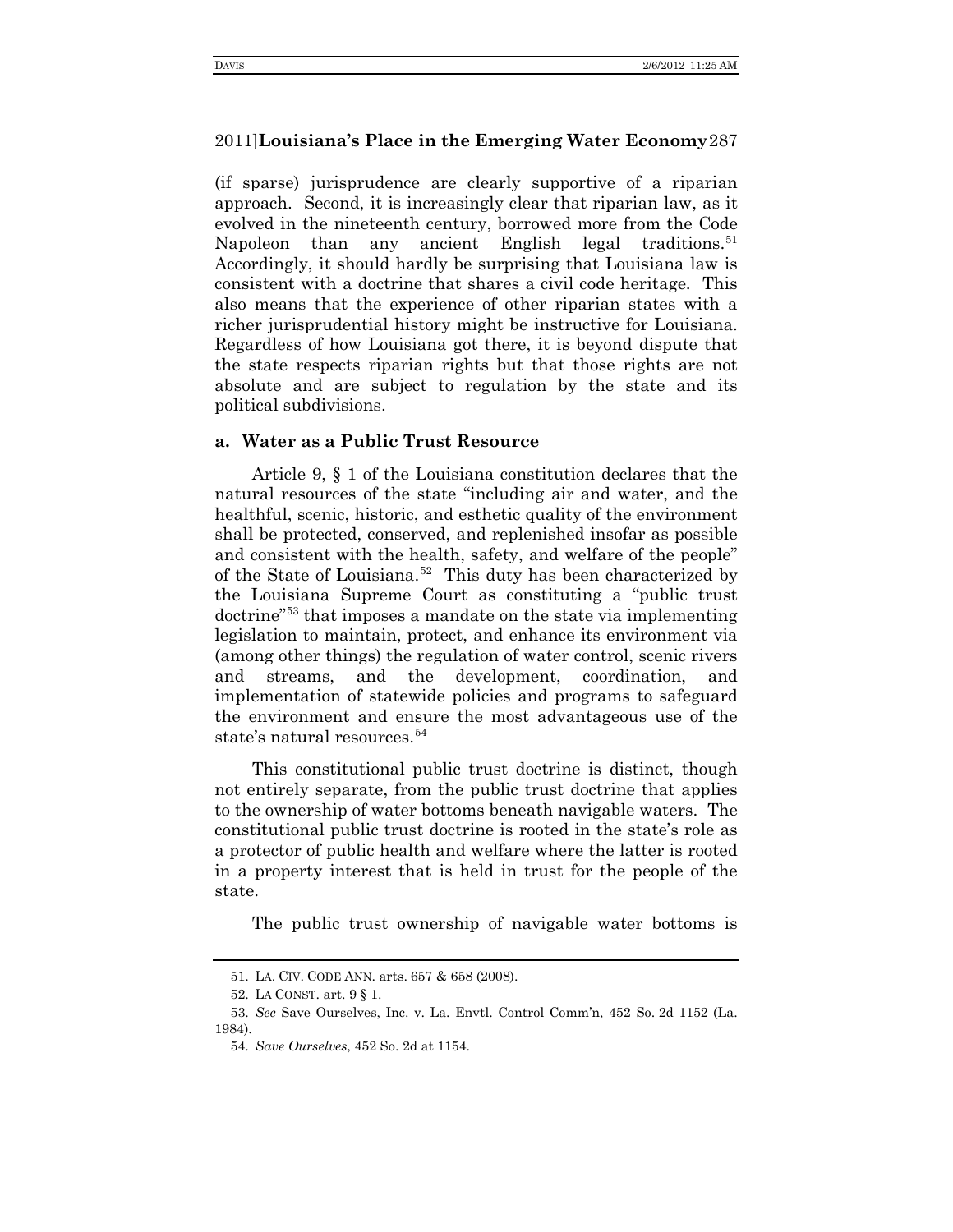rooted in long standing common law and civil law traditions and was first expressed by the United States Supreme Court in its landmark case, *Illinois Central Railway Co. v. Illinois*. [55](#page-15-0) In that case, the Supreme Court held that, as a matter of federal law, all states took ownership of the lands beneath the navigable waters within their borders at the time they entered the Union and that those lands were to be held in trust (i.e., they were to be kept for certain public purposes and were not generally susceptible of private ownership) for the people of the state.<sup>[56](#page-15-1)</sup> For these purposes, waters were considered to be navigable if they were either (1) navigable in fact or (2) subject to the ebb and flow of the tide at the time of statehood.<sup>[57](#page-15-2)</sup> As absolute as the language of the Supreme Court appears on one hand, it is also clear that the Court recognizes that under certain circumstances states may limit or abrogate the trust nature of water bottom ownership.<sup>[58](#page-15-3)</sup> While there has been some dispute on the question of whether Louisiana has retained its tidelands in trust, the leading jurisprudence is unequivocal that it has.<sup>[59](#page-15-4)</sup>

Knowing that the state has fully retained its public trust lands does not provide as much guidance as one might wish when it comes to knowing exactly which water bottoms it covers. The reason for that ongoing confusion is simple since it is a question of fact whether a given waterway or water body is navigable "in fact," and there is no clear map of which areas were subject to the ebb and flow of the tide when Louisiana was admitted to the union in 1812. This is all further complicated by the dynamic nature of Louisiana's coasts and by the lack of a sustained effort by the state to ascertain which water bottoms it owns and in what capacity it owns them.

#### **b. Water as a Common, Public, or Private Thing**

The classification of water as a common, public, or private thing determines for what, by whom, and when it can be used.

#### *i. Common Things*

Common things, such as the air or the high seas, are not

<span id="page-15-0"></span><sup>55.</sup> Ill. Cent. Ry. Co. v. Illinois, 146 U.S. 387 (1892).

<span id="page-15-1"></span><sup>56.</sup> *Id.*

<span id="page-15-3"></span><span id="page-15-2"></span><sup>57.</sup> *See* Phillips Petroleum Co. v. Mississippi, 484 U.S. 469 (1988).

<sup>58.</sup> *Id.* at 483.

<span id="page-15-4"></span><sup>59.</sup> *See* Gulf Oil Corp. v. State Mineral Bd., 317 So. 2d 576 (La. 1975).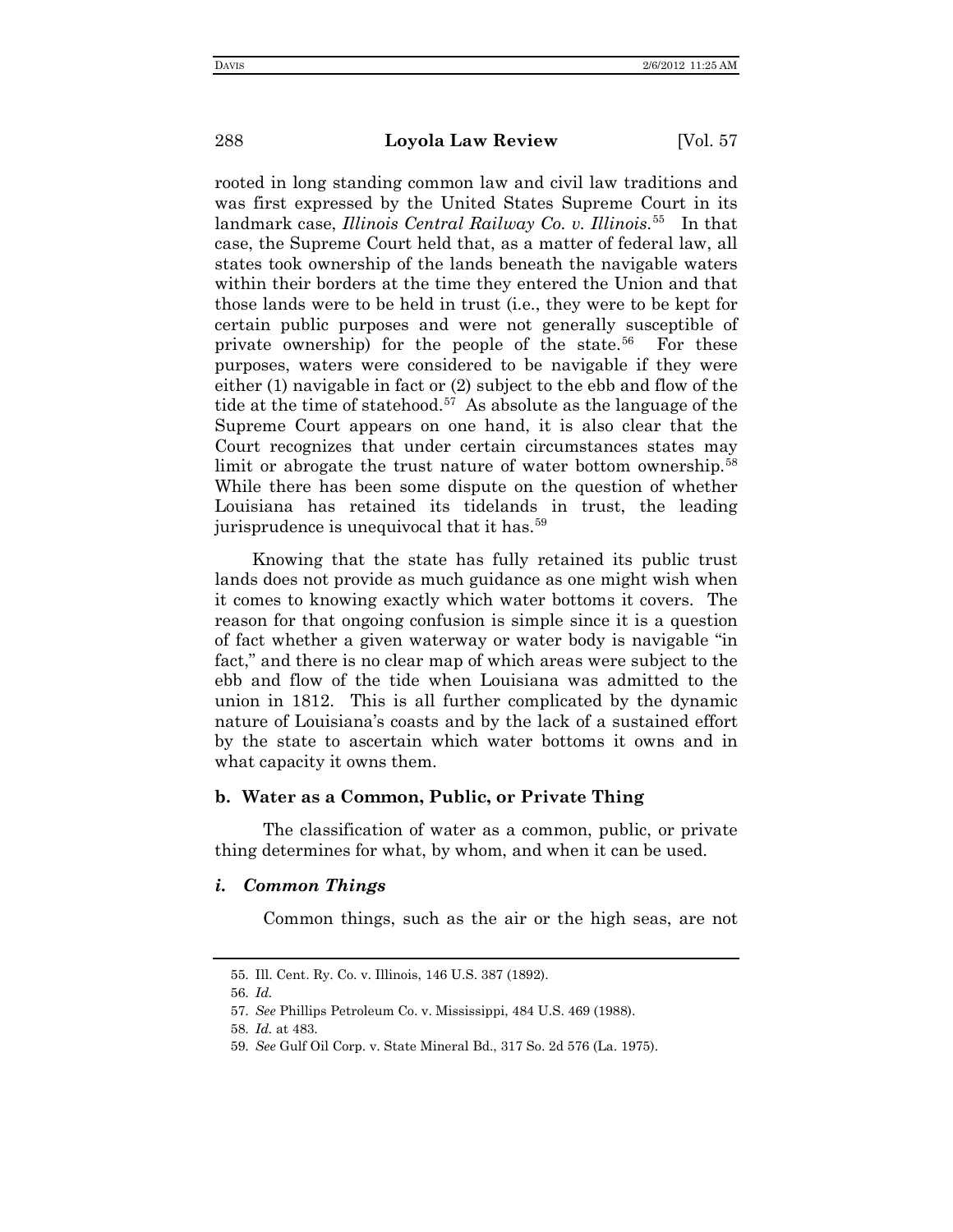owned or ownable by anyone and may be used freely by all in accordance with the uses "nature has intended for them."[60](#page-16-0) The language of the Civil Code article defining common things is generally descriptive of what a common thing is, but beyond air and the high seas it provides no insight into what else might be a common thing.

## *ii. Public Things*

Public things are those things owned by the state or its political subdivisions (e.g., parishes or municipalities) in their capacity as "public persons."[61](#page-16-1) Property of this sort must be held and used for public purposes and cannot be transferred into private hands unless otherwise allowed by law. [62](#page-16-2)

Examples of public things cited by the Civil Code are running waters, the waters and bottoms of navigable water bodies, and the territorial sea and seashore.<sup>[63](#page-16-3)</sup> The Code's specific identification of running waters and navigable waters as public things significantly distinguishes between waters that are running and those that are navigable (though that distinction makes no difference to the water being classified as a public thing).

<sup>60.</sup> LA. CIV. CODE ANN. art. 449 (1979).

<sup>61.</sup> LA. CIV. CODE ANN. art. 450 (1979).

<span id="page-16-2"></span><span id="page-16-1"></span><span id="page-16-0"></span><sup>62.</sup> *See*, Gulf Oil Corp. v. State Mineral Bd., 317 So. 2d 576, 581-89 (La. 1975). This case arose as a concursus proceeding to determine who was entitled to receive oil royalty payments. *Id.* At issue was whether certain lands Gulf Oil was leasing were private or public. *Id.* The lands in question were submerged lands beneath navigable waters. *Id.* The private claimant held land patents issued by the State of Louisiana prior to the enactment in 1921 of the Louisiana constitutional provision barring the divestiture of navigable water bottoms. *Id.* The court initially affirmed the state's ownership on narrow technical grounds but granted rehearing on the broader issues of if and when such lands and waters are susceptible of private ownership. *Id.* Justice Barham's opinion for the court on rehearing (subject to three dissents) clearly intended to clarify the law, albeit at the expense of overruling a line of cases that dated back more than 20 years. *Gulf Oil Corp*., 317 So. 2d 576. The court concluded that by virtue of the navigable waters being in the public domain they were ". . . at the very least (if at all possible) . . . (a)ny alienation or grant of navigable waters by the legislature Must [sic] be express and Specific [sic] and never implied or presumed from general language in a grant or statute." *Id.* (citing California v. Price, 74 So. 2d 1, 21 (La. 1954) (Hawthorne, J., dissenting). The court's discussion of the Civil Code's classifications of public and private things and things that are susceptible of ownership leaves little or no room for running waters being treated differently than navigable waters. *See Gulf Oil Corp*., 317 So. 2d 576.

<span id="page-16-3"></span><sup>63.</sup> Gulf Oil Corp. v. State Mineral Bd., 317 So. 2d 576 (La. 1975).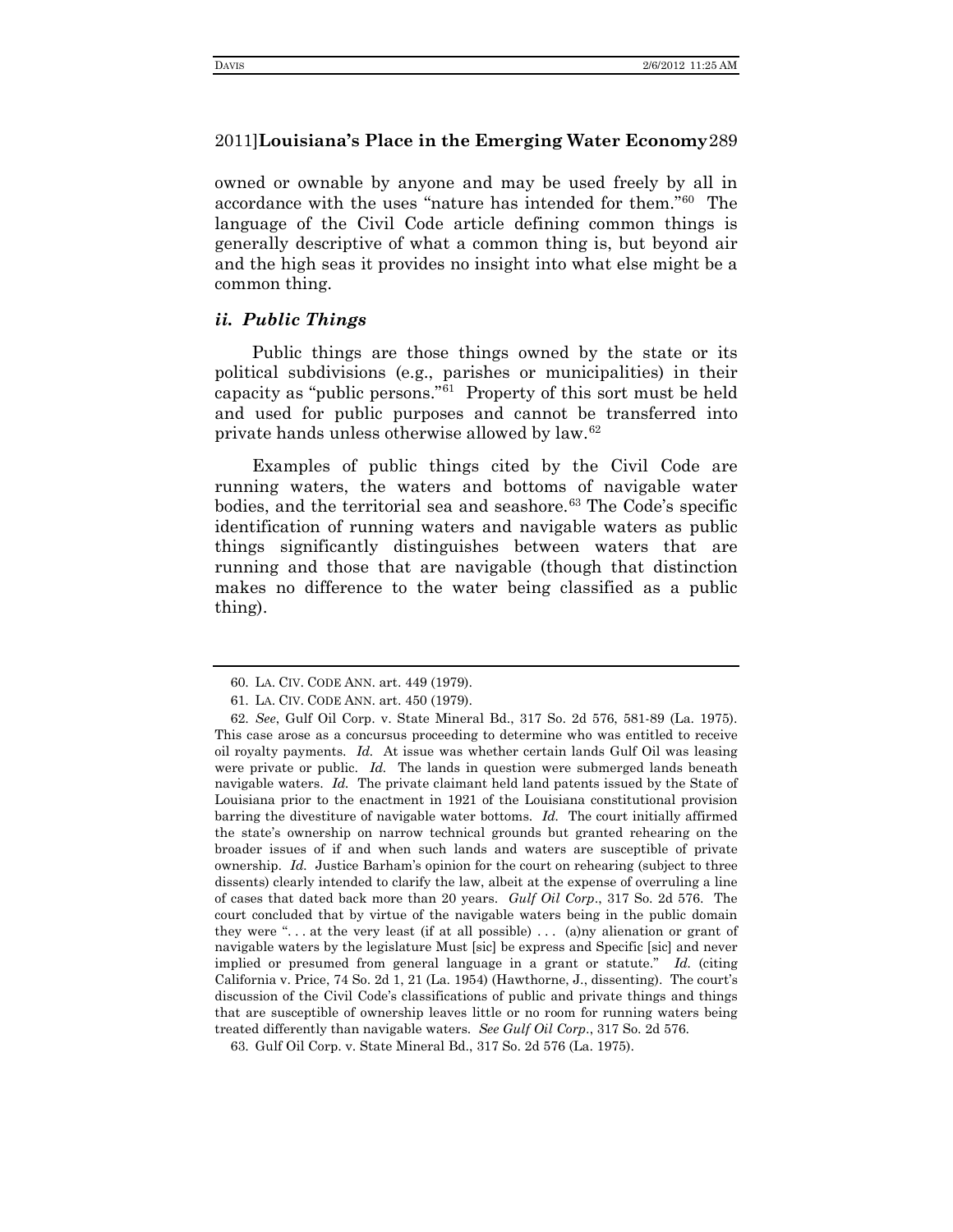Like common things, public things are subject to usage by the public in accordance with applicable laws and regulations. Among the public rights recognized by the Civil Code are the right to fish "in the rivers, ports, roadsteads, and harbors" and a person's right to "land on the seashore, to fish, to shelter himself" as long as no injury is done to the property of adjoining property owners.[64](#page-17-0)

## *iii. Private Things*

Private things are owned by private persons (individuals, corporations, etc.) or the state and its political subdivisions in their capacity as private persons. $65$  This broad category covers a wide range of what most people understand to be personal property or real estate. This type of property can be bought or sold and generally carries with it no rights of public usage.

#### *iv. Louisiana Riparianism*

As noted earlier, the essence of riparianism is the right of a landowner adjacent to a flowing stream to use the waters of that stream for certain purposes. At one time, those uses were restricted to subsistence purposes such as cooking, drinking, and watering stock. Water could not be used off the riparian tract or in a different hydrologic basin. Commercial uses were forbidden and the "natural flow" of the stream (its fundamental quality and quantity) could not be degraded.<sup>66</sup> These riparian rights did not create a property interest in the water itself but rather a right of use that is appurtenant to the ownership of riparian lands.

Unsurprisingly, the "natural flow" doctrine was incompatible with the industrialization and the growth of our state. Something had to change, and it was riparianism that changed, ushering in the development of the doctrine of reasonable use. $67$ In essence, the resulting law of riparian rights allowed for traditional domestic uses (referred to as "natural uses") and other, largely commercial, uses to the extent they were deemed

<sup>64.</sup> LA. CIV. CODE ANN. art. 452 (1979).

<sup>65.</sup> LA. CIV. CODE ANN. art. 453 (1979).

<sup>66.</sup> *See*, Merritt v. Parker, 1 N.J.L. 460 (N.J. 1795)

<span id="page-17-3"></span><span id="page-17-2"></span><span id="page-17-1"></span><span id="page-17-0"></span><sup>67.</sup> The decision by future Supreme Court Justice Story in *Tyler v. Wilkinson*, 24 F. Cas. 472 (C.C.R.I. 1827) rejecting the traditional natural flow doctrine is often credited as landmark in the development of modern riparian law. *See also* SAX, ET AL., *supra* note 32, at 1.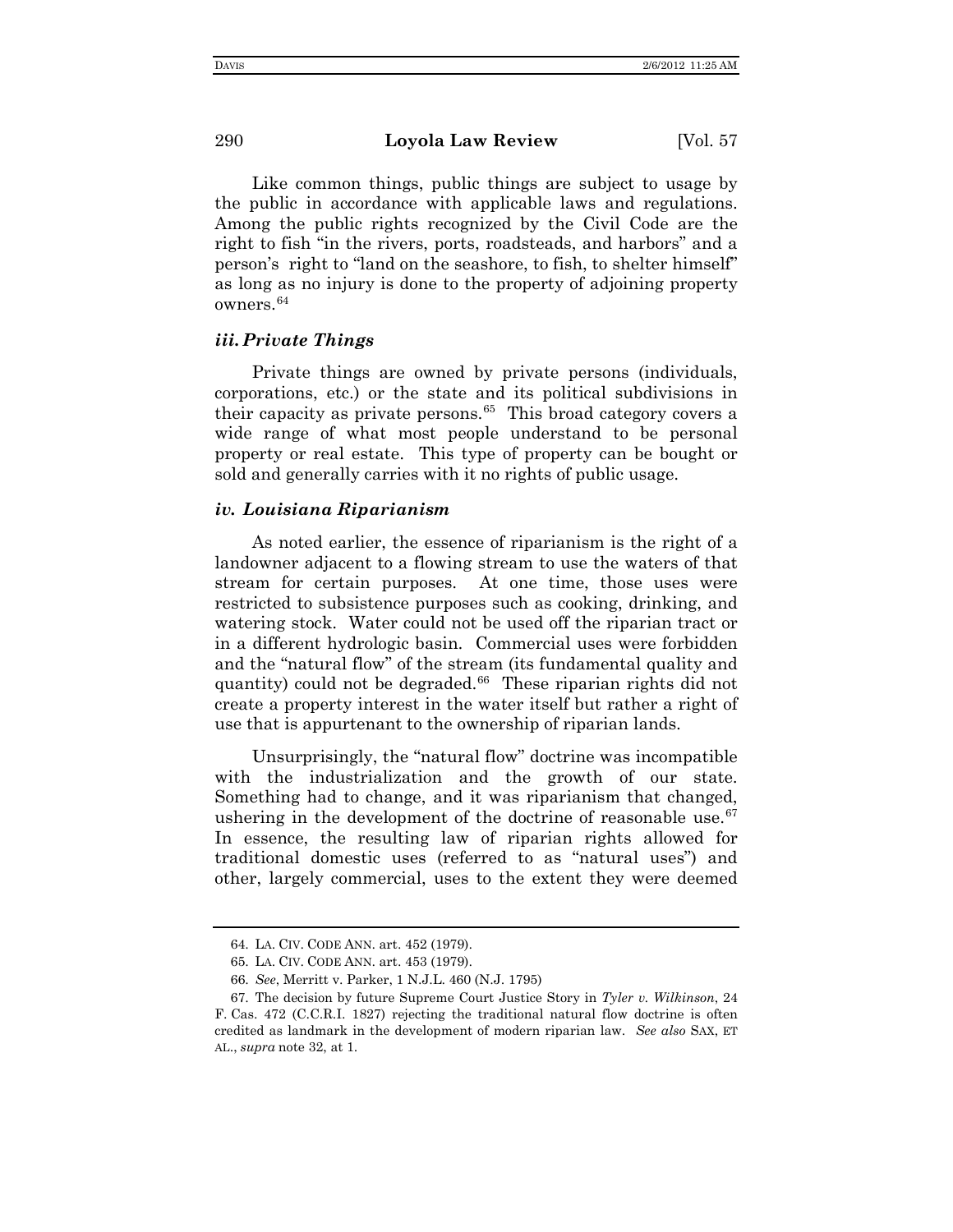reasonable and not injurious of the rights of other riparians.<sup>[68](#page-18-0)</sup> The reality that the determination of what is reasonable comes only after the fact and may have little predictive value makes this approach of limited use to planners and policy makers, but it was enough to allow for the commercial exploitation of flowing streams and the flowering of American industry and commerce.<sup>[69](#page-18-1)</sup> This also is clearly the approach that Louisiana courts have taken to determining who could use surface waters and for what purposes, at least until the enactment of Act 955 in 2010.[70](#page-18-2)

With Louisiana's distinct legal system, any understanding of water law in Louisiana must be rooted in its civil law traditions. The foundation of Louisiana riparianism is found in Louisiana Civil Code articles 657 and 658, which state:

The owner of an estate bordering on running water may use it as it runs for the purpose of watering his estate or for other purposes.[71](#page-18-3)

The owner of an estate through which water runs, whether it originates there or passes from lands above, may make use of it while it runs over his lands. He cannot stop it or give it another direction and is bound to return it to its ordinary channel where it leaves his estate*.* [72](#page-18-4)

Plainly, these articles describe a relationship between riparian lands and the use of the running waters<sup>[73](#page-18-5)</sup> that pass through or next to those lands.<sup>[74](#page-18-6)</sup> It is important to point out that

72. LA. CIV. CODE ANN. art. 658 (1978).

<span id="page-18-5"></span><span id="page-18-4"></span><span id="page-18-3"></span><span id="page-18-2"></span>73. In the past there was a scholarly debate over whether articles 657 and 658 applied only to running or nonnavigable waters. *See* JAMES KLEBBA ET AL., LEGAL AND INSTITUTIONAL ANALYSIS OF LOUISIANA'S WATER LAWS WITH RELATIONSHIP TO THE WATER LAWS OF OTHERS STATES AND THE FEDERAL GOVERNMENT 4-5 (Louisiana Dept. of Transp. & Dev., Office of Pub. Works, 1983). The prevailing view is that the Code articles apply to both navigable and nonnavigable running waters. This paper assumes that view to be correct.

<span id="page-18-6"></span>74. Until the passage of Act 955, there was no clear definition of "running water" in Louisiana law. *See supra* note 2 and accompanying text. What is clear from jurisprudence is that it is a question of fact and that it is has been interpreted to exclude sloughs or swamps with no directional current that are fed only by rain or periodic overflow. *See* Hall v. Bd. of Comm'r.s, 35 So. 976, 980 (La. 1904); Verwyvelt

<span id="page-18-1"></span><span id="page-18-0"></span><sup>68.</sup> Joseph W. Dellapenna, *The Law of Water Allocation in the Southeastern States at the Opening of the Twenty-First Century*, 25 U. ARK. LITTLE ROCK L. REV. 9, 12 (2002) (internal citations omitted).

<sup>69.</sup> *See*, SAX, ET AL., *supra* note 32.

<sup>70.</sup> *See supra* note 2 and accompanying text.

<sup>71.</sup> LA. CIV. CODE ANN. art. 657 (1978).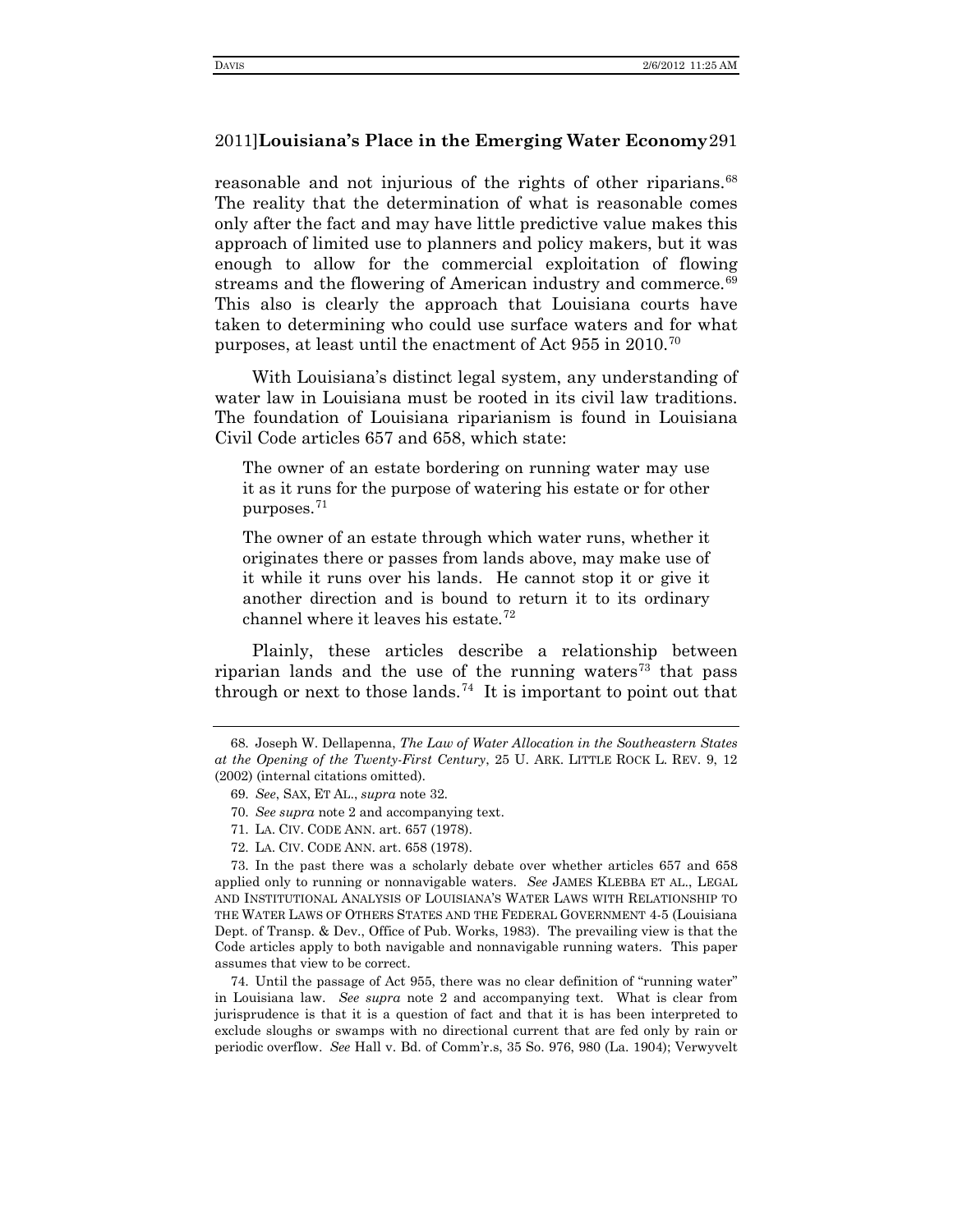in most states the concept of riparian rights is not limited to flowing waters but also extends to coastal waters, and natural lakes and ponds[.75](#page-19-0) But that was not the case in Louisiana until the passage of Act  $955^{76}$  $955^{76}$  $955^{76}$  Act  $955$ , importantly, contains a definition of "running surface water," defined as "the running waters of the state, including the waters of navigable water bodies and state owned lakes."[77](#page-19-2) Implicitly this seems to undermine or overrule *Verwyvelt*, but it is too early to conclude to what extent since there is almost certainly a class of lakes or ponds that are both nonnavigable and privately owned, and Act 955 by its own terms is set to expire and be of no further effect after 2012.[78](#page-19-3)

Just as plain is the fact that there are some limits on how those waters may be used. Article 657, dealing with the rights of owners whose estates border running waters, expressly grants the right to use the water "as it runs" to water the estate or "for other purposes," while article 658 dealing with the rights of owners whose estates are traversed by running waters does not mention any specifically permissible uses or purposes.<sup>[79](#page-19-4)</sup> This should be seen not as a substantive difference but rather as an illustration of the degree of vagueness and linguistic inconsistency that characterizes this entire area of law. The character of the water course, rather than its name, is controlling. Under that general rule, natural waterways with a channel, bed, bank, directional flow, and determinable source of supply are riparian. The requirement that the waters be returned to the channel (in the case of waters traversing an estate) following its use implies a restriction on consumptive uses and on out-of-basin transfers. Both of those restrictions are

v. Armstrong Raterree, Inc., 463 So. 2d 979, 984 (La. Ct. App. 1985). This largely comports with the general common law rule, which states that riparian rights attach to all nondiffuse natural waters. *See, e.g*., DOUGLAS L. GRANT & GREGORY WEBER, CASES AND MATERIALS ON WATER LAW 245 (8th ed. 2010). Basically, that means storm and floodwaters don't support riparian rights, but streams, bayous, and rivers do.

<span id="page-19-0"></span><sup>75.</sup> Technically, rights relating to those waters are covered by the doctrine of littoralism, but that is a distinction that has largely been abandoned. *See* SAX, ET AL., *supra* note 32, at 28.

<span id="page-19-1"></span><sup>76.</sup> Verwyvelt v. Armstrong Raterree, Inc., 463 So. 2d 979, 984 (La. Ct. App. 1985).

<sup>77.</sup> LA. REV. STAT. ANN. § 30:962(1).

<span id="page-19-4"></span><span id="page-19-3"></span><span id="page-19-2"></span><sup>78.</sup> Verwyvelt v. Armstrong Raterree, Inc., 463 So. 2d 979, 984 (La. Ct. App. 1985); LA. REV. STAT. ANN. § 30:962(1).

<sup>79.</sup> LA. CIV. CODE ANN. arts. 657 & 658 (2008).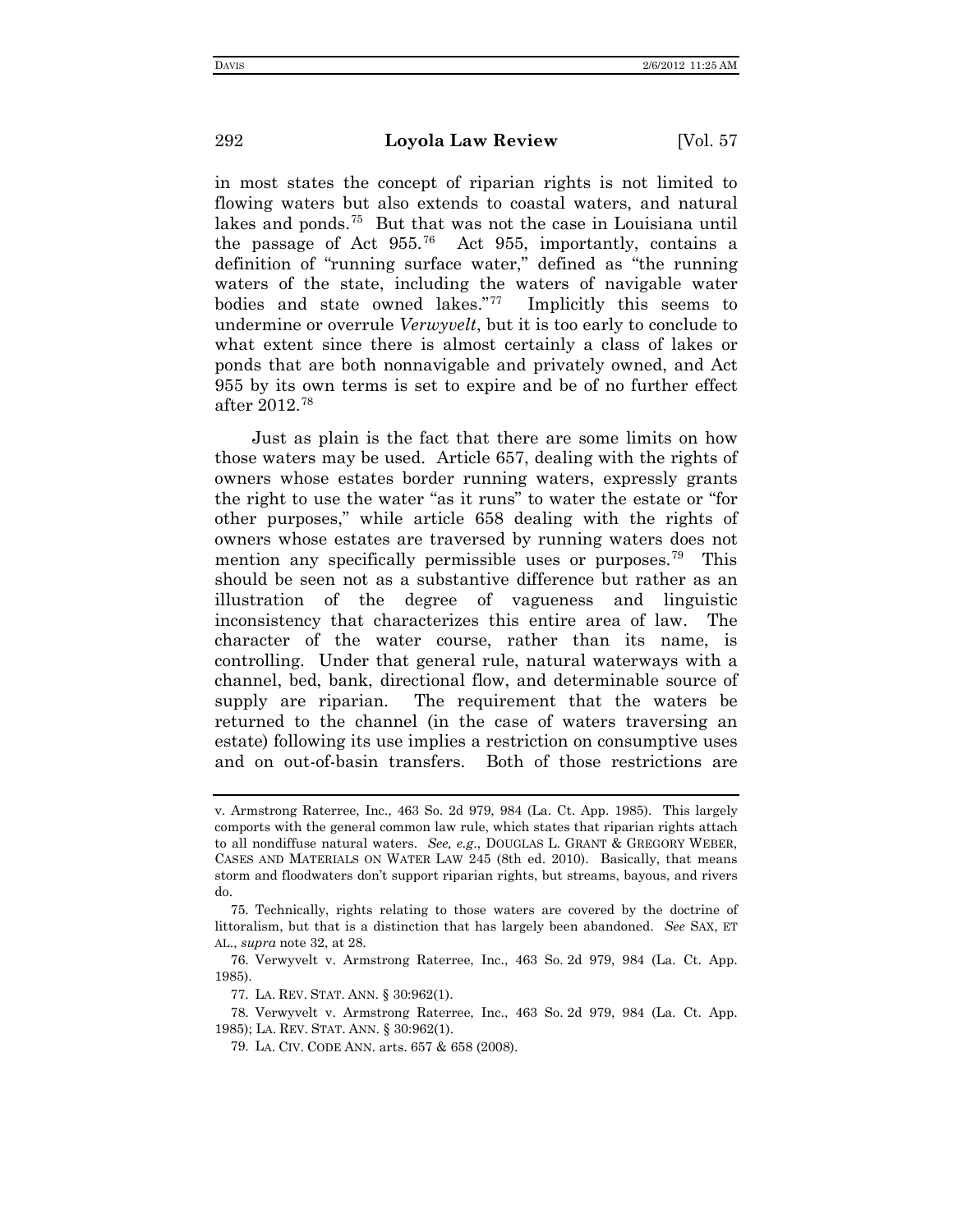entirely in keeping with American riparian law traditions, a conclusion borne out by jurisprudence. The leading, and pretty much only, case on this point is the 1925 case of *Jackson v. Walton*, which involved a dispute between a riparian land owner and a nonriparian who, under contract with a second riparian, planned to remove water from Hotchkiss Bayou for irrigation purposes.[80](#page-20-0) In dissolving an injunction against the defendant irrigator the court found that the plaintiff had not demonstrated an actual or probable injury to its rights or lands. This case is instructive for several reasons:

- First, it specifically reserved the plaintiff's right to renew the action should conditions (i.e., actual or impending injury) change.
- Second, it is clear that irrigation and, one would assume, other commercial uses are not per se unreasonable and will be allowed to the extent they do not produce or threaten harm.
- Third, the defendant's rights were derivative of a riparian's rights and not couched in terms of a more general right to take and use water. This is directly in keeping with traditional riparian law.
- Finally, the court was careful to note that the irrigator's property was adjacent to another riparian's land and that the pumped water would drain back to the Bayou. This fact would seem to bring the case within the bounds of usage allowed by article 658.

This jurisprudence strongly supports the conclusion that Louisiana law is in step with mainstream riparian law thinking, a conclusion reached by a number of commentators as well.<sup>[81](#page-20-1)</sup> More importantly, that conclusion was bolstered by a series of Louisiana Attorney General Opinions issued in 2010 that held that the running surface waters of the state were "public

<sup>80.</sup> Jackson v. Walton, 2 La. App. 53 (La. Ct. App. 1925).

<span id="page-20-1"></span><span id="page-20-0"></span><sup>81</sup>*. See, e.g.,* James Klebba, *Water Rights and Water Policy in Louisiana: Laissez Faire Riparianism, Market Based Approaches, or a New Managerialism?*, 53 LA. L. REV. 1779 (1993) and Joseph W. Dellapenna, *supra* note 68. In the latter article, Professor Dellapenna makes the interesting observation that despite the state's distinctive legal history, "Louisiana remains closer to the classic common law of water rights for both surface water and groundwater than any of the common law states in the region." *See* Dellapenna, *supra* note 68, at 77.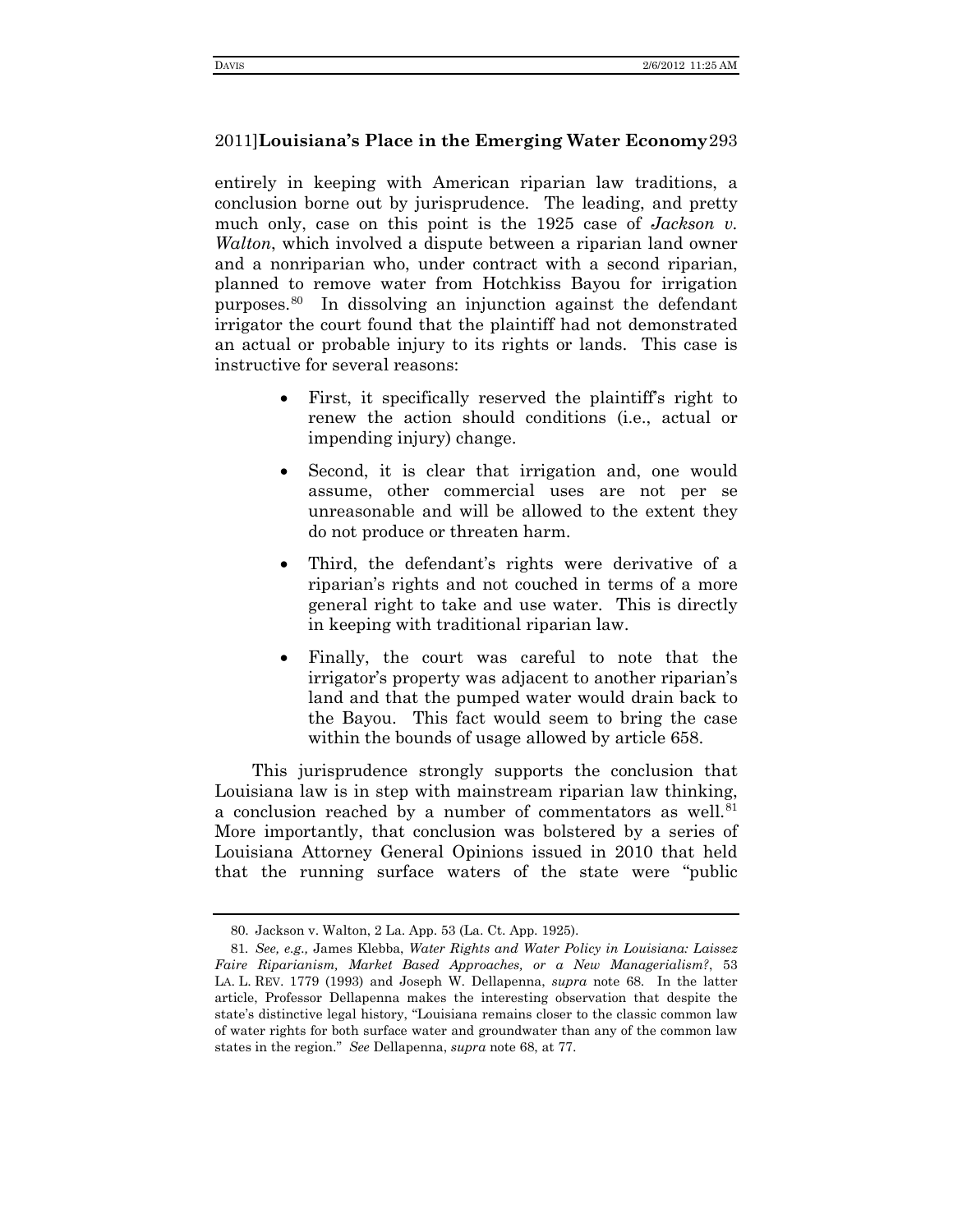things."[82](#page-21-0) The flurry of Attorney General Opinions in the spring of 2010 was not a spontaneous event but was triggered by demands for water from nontraditional water users, most notably by companies seeking to develop natural gas from shale formations in northwest Louisiana. To get gas from such formations, it is necessary to fracture the shale, a practice that is done with highly pressurized and often adulterated water millions of gallons per well.

Finding water in sufficient quantities to hydraulically fracture or "frack" the shale is a significant challenge. Since most of the gas fields are not on riparian land, the first sources of water pursued were aquifers. Under Louisiana law, groundwater is largely there for the taking, but concerns over impacts to drinking and agricultural water supplies caused the state to urge the gas industry to use surface waters for their fracking work,  $83$ water which, as already discussed, is not there just for the taking.

# *v. Act 955 of 2010 and the Birth of Regulated Riparianism in Louisiana*

Following the Attorney General's rulings affirming Louisiana's riparian law and restricting the waters available for fracking, the legislature quickly enacted Act 955, which allows the state to authorize water withdrawals from the running waters of the state by nonriparians. This authority will sunset in 2012, but it has the potential to create water rights that extend until December 31, 2020. [84](#page-21-2)

Though the legislature clearly envisioned Act 955 as a temporary measure (at least until the recommendations for a longer term approach called for by HCR 1 were received and acted on), it is already a fundamental change to how Louisiana approaches water law. With little discussion and fanfare, Louisiana has joined the ranks of states that have moved away from traditional riparianism to a permit-driven system that is known as "regulated riparianism."

<span id="page-21-0"></span><sup>82.</sup> La. Op. Att'y Gen. 08-0176 (La. A.G. 2010), 2010 WL 1512844; La. Op. Att'y Gen. 09-0028 (La. A.G. 2010), 2010 WL 1512843; La. Op. Att'y Gen. 09-0066 (La. A.G. 2010), 2010 WL 1512842; La. Op. Att'y Gen. 09-0291 (La. A.G. 2010), 2010 WL 2071071.

<span id="page-21-2"></span><span id="page-21-1"></span><sup>83.</sup> *Ground Water Use Advisory: Commissioner of Conservation Recommends Wise Water Use Planning in the Haynesville Shale*, LA. DEPT. OF NAT. RESOURCES (Oct. 16, 2008), http://dnr.louisiana.gov/index.cfm?md=newsroom&tmp=detail&aid=509.

<sup>84.</sup> *See* LA. REV. STAT. ANN. § 30:961(E) (2010) and Act 955, *supra* note 2.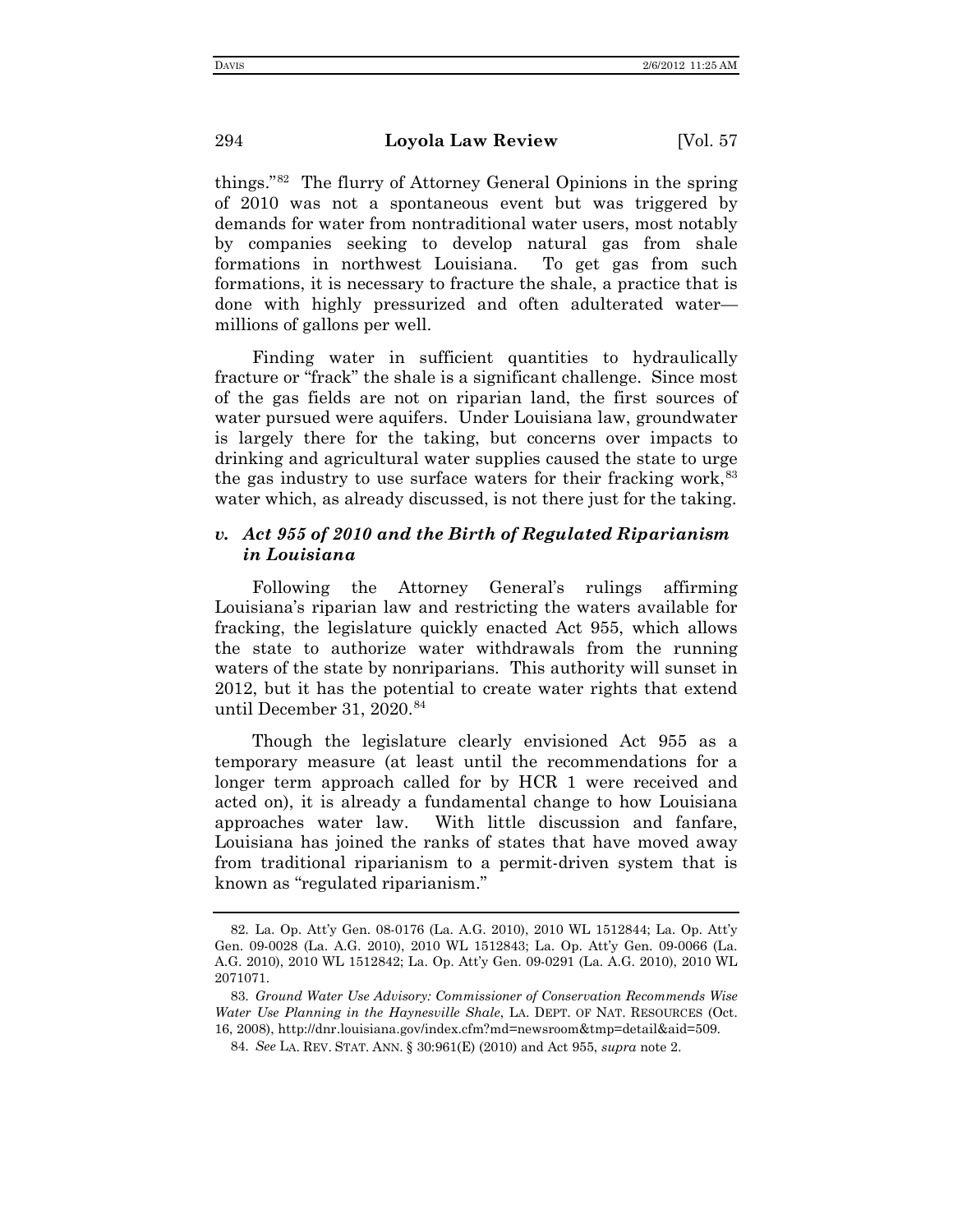In making this move, Louisiana joins a trend that began in the 1950s that recognized that the best uses of water may not be just those associated with appurtenant lands and that water use is too important to leave unregulated. At its heart, regulated riparianism treats flowing water as a public good that is subject to societal decisions not just those of certain land owners and that is managed more holistically. Twenty states, excluding Louisiana, now have some version of regulated riparianism.<sup>[85](#page-22-0)</sup>

It is too early to evaluate the permitting program authorized by Act 955, but it is already clear that the Act, having provisions that are sometimes difficult to interpret or reconcile, will likely raise more questions than answers. It is notable that Louisiana embarked on this undertaking as a matter of great urgency and with very little public discussion and little comparative analysis of the experience in other states. Going forward it is likely that experience will become more important to learn from. Although Louisiana's water needs and challenges may be unique, they are not so different that the administrative processes that have been proven successful (or unsuccessful) in other states will not be powerfully instructive.

As Louisiana plans for water management beyond 2012 the need to thoughtfully consider not only the experience of other states but also such resources as the Regulated Riparian Model Water Code<sup>[86](#page-22-1)</sup> and the Second Restatement of Torts<sup>87</sup> will become more and more important.

The path Louisiana chooses will have far-reaching implications. If large-scale out-of-basin consumptive uses of surface water are allowable—even encouraged—for one purpose, it may be impossible to restrict it for others, such inter-basin or interstate freshwater diversions. This is not an academic point. Texas, for example, has had plans since at least the 1960s to divert up to 1.5 million acre-feet of the Mississippi River per year to augment its fresh water supplies.<sup>[88](#page-22-3)</sup>

<span id="page-22-0"></span><sup>85.</sup> For a list of states with version of a regulated approach to surface water use, see SAX, ET AL., *supra* note 32, at 104.

<span id="page-22-3"></span><span id="page-22-2"></span><span id="page-22-1"></span><sup>86.</sup> WATERS LAWS COMM., THE REGULATED RIPARIAN MODEL WATER CODE (Joseph W. Dellapenna, ed., ASCE 1997).

<sup>87.</sup> *See E.g.*, RESTATEMENT (SECOND) OF TORTS §§ 850, 850A, 855 & 856 (1979).

<sup>88.</sup> *See* Tex. Water Dev. Bd., The Texas Water Plan Summary 12 (Nov. 1968).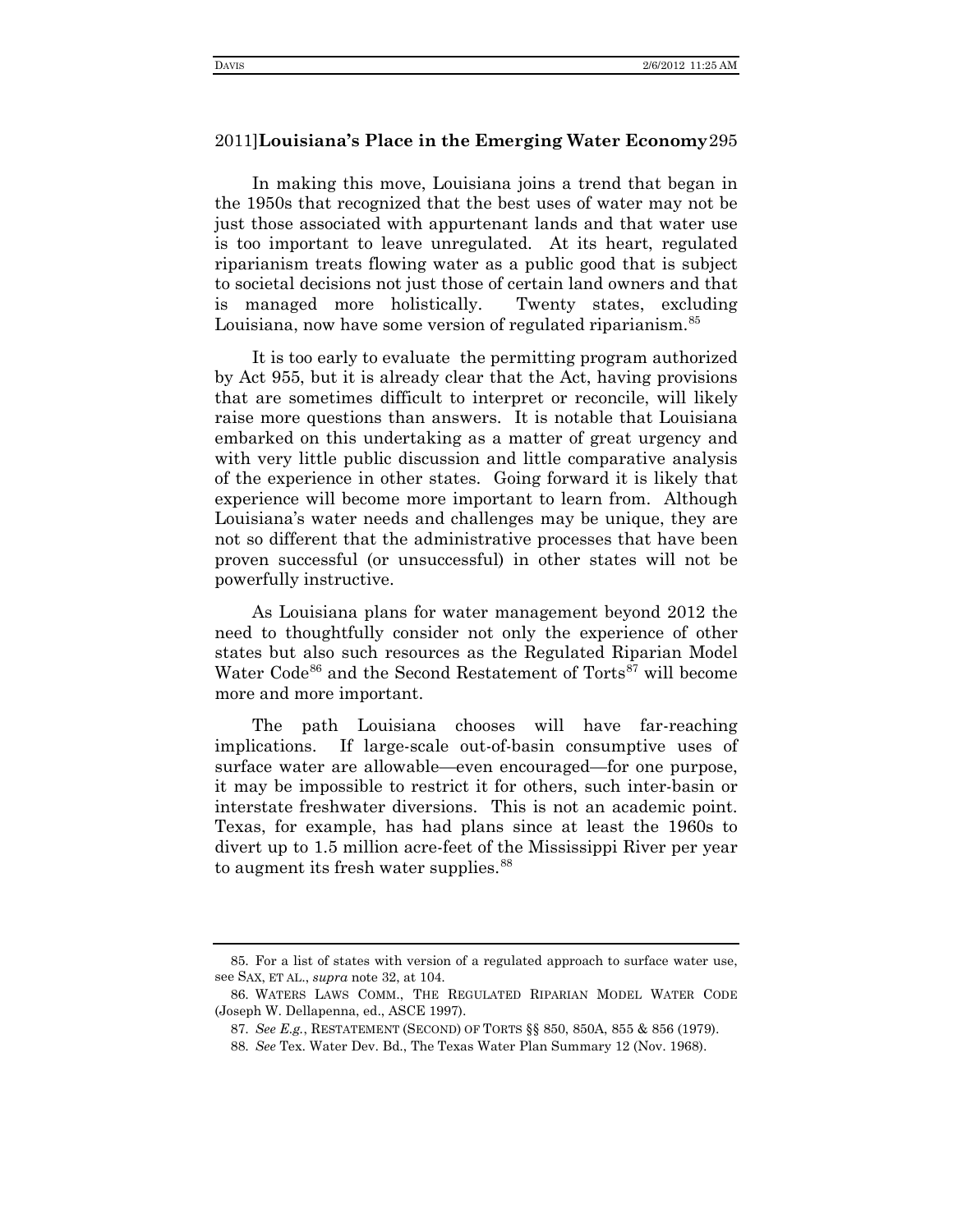# **IV. LOUISIANA'S ROLE IN THE EMERGING WATER ECONOMY**

Riparian rights and the uses to which Louisiana's surface waters have been put have long been a neglected area of Louisiana law. Indeed, the same could be said for Louisiana water law in general, including questions about groundwater, public and private ownership and rights of use, rights of reclamation, and the relationship between mineral rights and surface ownership, particularly in the state's coastal region. Such concern is not new, but it has produced relatively few changes until recently and those have been halting and even temporary in some cases (as is the case with Act 955).

In the specific case of surface waters, the present and growing interest in using those waters for consumptive industrial purposes (such as fracking) or for export to increasingly dry states such as Texas will soon test both the bounds of Louisiana law and the will and wisdom of all branches of state government. The status quo will not hold. It is clear that we are headed for a future in which the availability and control over freshwater will increasingly determine who prospers and who suffers, who succeeds and who fails, and whether water will be just a commodity going to those with the ability to pay for it or whether it will also sustain our cultural and natural heritage. The only question is what role Louisiana will choose to play in charting that future.

The urgency of embracing this challenge can be seen all around us. Boston, Atlanta, and parts of Florida face a future without readily available water.<sup>[89](#page-23-0)</sup> Georgia is in a deepening dispute with Florida, Alabama and the Army Corps of Engineers over the use and management of the Apalachicola, Flint, and Chattahoochee rivers system in order to ensure Atlanta's water future.[90](#page-23-1) Georgia is also contesting its boundary with Tennessee

<span id="page-23-0"></span> <sup>89.</sup> "Boston, Atlanta and much of Florida are nearing the end of readily available water." Senator Pete Domenici, "Water Desalination Facilities, Energy and Reclaimed Water," Chairman Pete Domenici testimony, Senate Energy and Natural Resources Committee, October 20, 2005, *quoted in* CYNTHIA BARNETT, MIRAGE: FLORIDA AND THE VANISHING WATER OF THE EASTERN U.S. 169-70 (2005).

<span id="page-23-1"></span> <sup>90.</sup> *See*, *e.g.*, Joseph W. Dellapenna, *Interstate Struggles Over Rivers: The Southeastern States and the Struggle Over the Hooch*, 12 N.Y.U. ENVTL. L.J., 828. Litigation over this complex controversy began in 1990 and is still on going as of the date of this writing. *See*, *In re* MDL-1824 Tri-State Water Rights Litig., No. 09- 14657, 2011 WL 2536507 (11th Cir. June 28, 2011).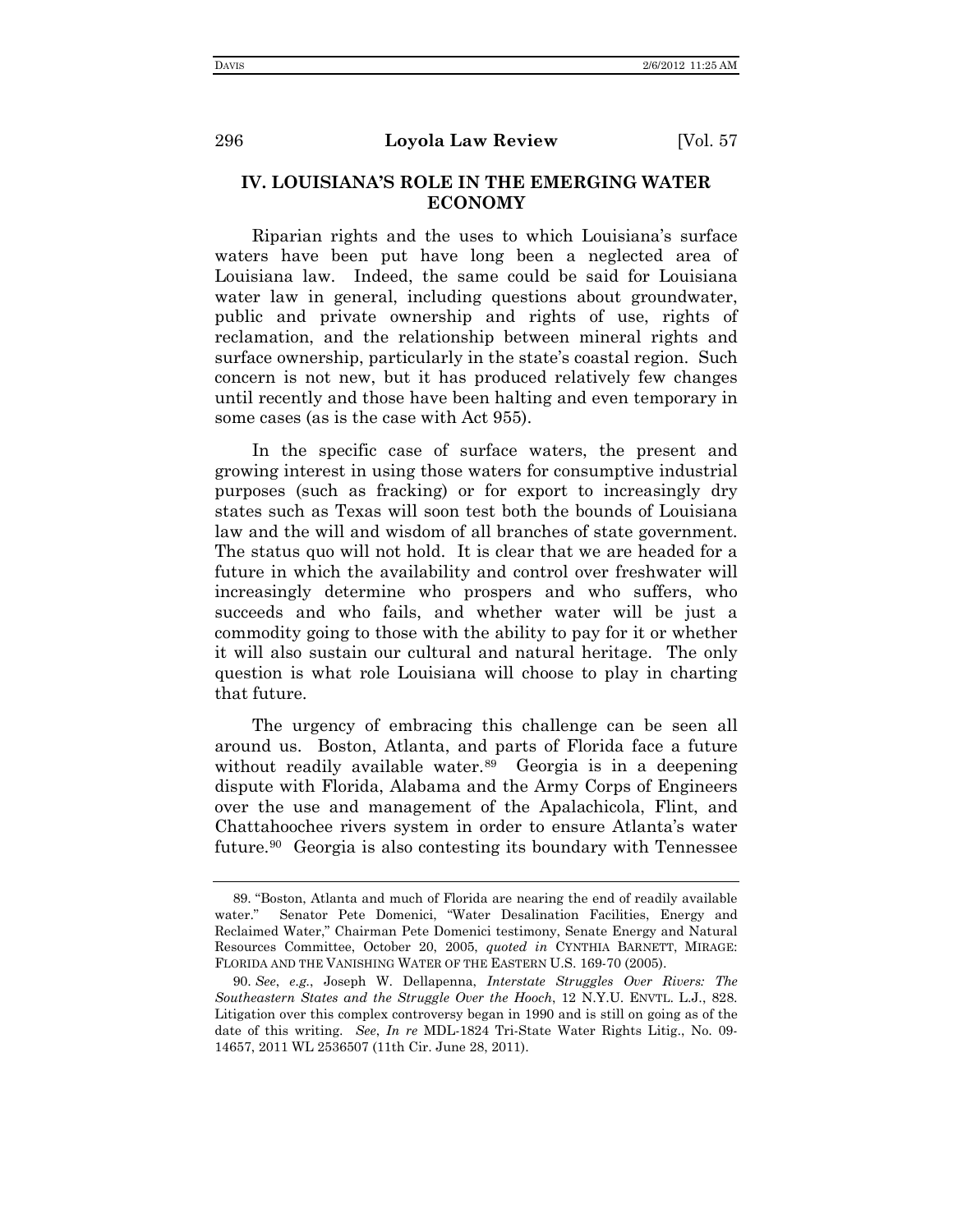in order to claim a share of the Tennessee River.<sup>[91](#page-24-0)</sup> South Carolina recently settled litigation in the United States Supreme Court against North Carolina to the apportionment of the Catawba River.<sup>92</sup> News accounts and scientific studies attest to shifting climates and rising seas that will affect both demands on and uses of our water resources.

Interest in these water issues is growing in Congress as well. The House Committee on Science and Technology has already held hearings looking into the need for more coordinated federal approach to research and development. The sense of mood is evident from Chairman Bart Gordon (D-Tenn.) who has stated, "[c]onstraints on water supplies are taking a toll on society, our economy, and the environment. Water is too valuable a resource for us to manage in a crisis-by-crisis fashion.["93](#page-24-2) Plainly, this game is already underway and Louisiana needs to play a much more active role.

## **V. CONCLUSIONS AND RECOMMENDATIONS**

Louisiana is a state rich in water resources, so much so that it has taken them for granted in many ways. We now stand on the threshold of a new era in which freshwater will be recognized as a scarcer and more valuable resource. It will also increasingly be viewed and managed as a regional or national resource. To promote the welfare of its people and economy and discharge its natural resource stewardship and public trust duties, the state needs to recognize the enormity and urgency of this challenge and opportunity and should consider the following recommendations:

> 1. Louisiana needs to systematically review the entire body of its current water and policies and assess if and to what degree they reflect the state's present and future needs and priorities. At the least, this should include its laws regarding surface waters, groundwater, public and private ownership of waters, banks and water bottoms, mineral ownership, and

<sup>91.</sup> *See*, Shelia Dewan, *Georgia Claims a Sliver of the Tennessee River*, N. Y. TIMES, Feb. 22, 2008.

<sup>92</sup>*.* South Carolina v. North Carolina, 131 S. Ct. 855 (2010).

<span id="page-24-2"></span><span id="page-24-1"></span><span id="page-24-0"></span><sup>93.</sup> *Twenty-first Century Water Planning: The Importance of a Coordinated Federal Approach*, 111th Cong. 8 (2009) (statement to House Comm. on Sci. & Tech.), *available at* http://www.gpo.gov/fdsys/pkg/CHRG-111hhrg47553/html/CHRG-111hhrg47553.htm.